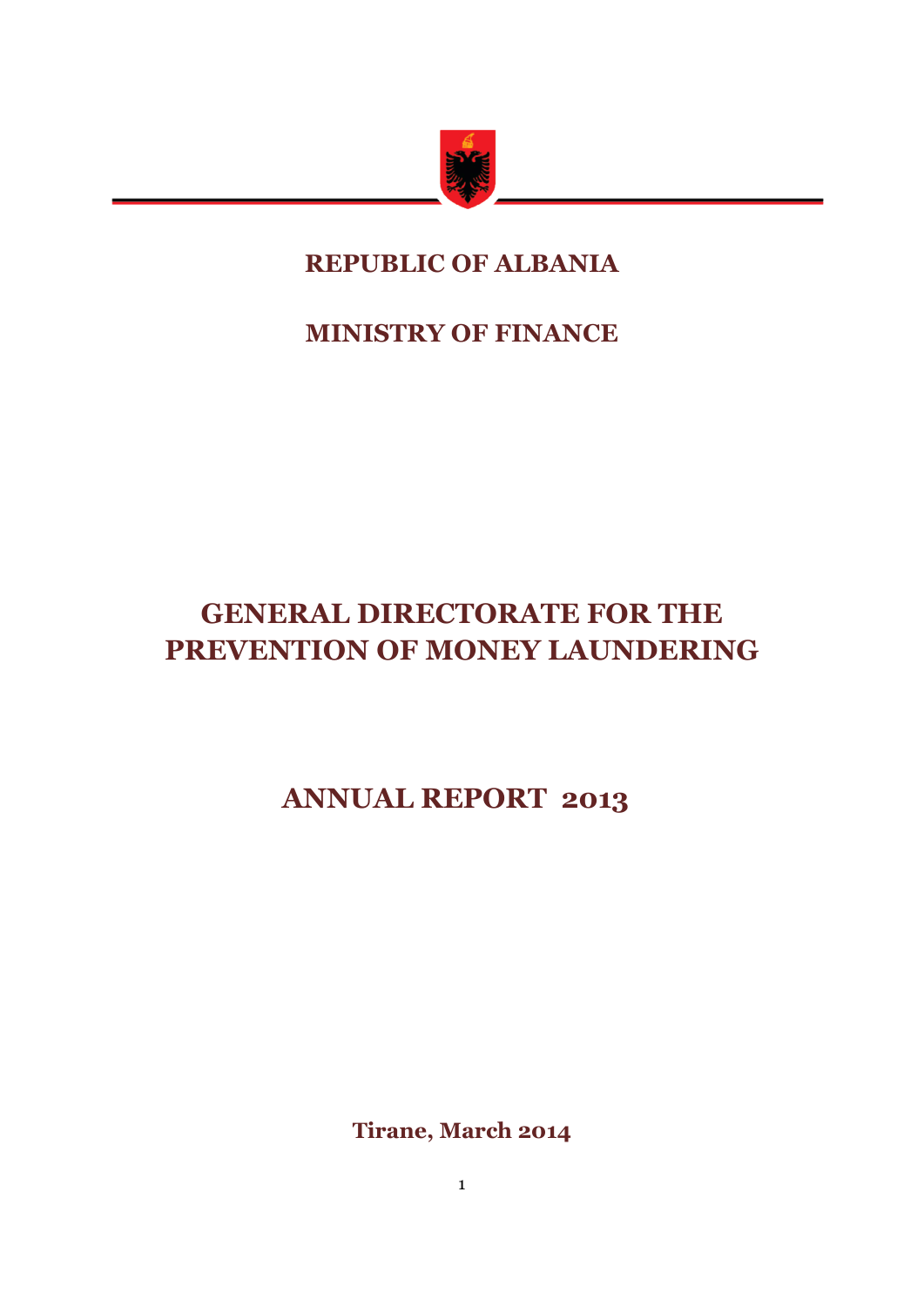## **Contents**

| MAIN DEVELOPMENTS AND THE IMPLEMENTATION OF THE PREVENTIVE       |  |
|------------------------------------------------------------------|--|
|                                                                  |  |
|                                                                  |  |
|                                                                  |  |
|                                                                  |  |
|                                                                  |  |
|                                                                  |  |
| COLLECTION, ANALYSIS AND DISSEMINATION OF FINANCIAL ANALYSIS  13 |  |
|                                                                  |  |
|                                                                  |  |
| FINANCIAL ANALYSIS AND THE DISSEMINATION TO LAW ENFORCEMENT      |  |
|                                                                  |  |
|                                                                  |  |
|                                                                  |  |
|                                                                  |  |
|                                                                  |  |
|                                                                  |  |
|                                                                  |  |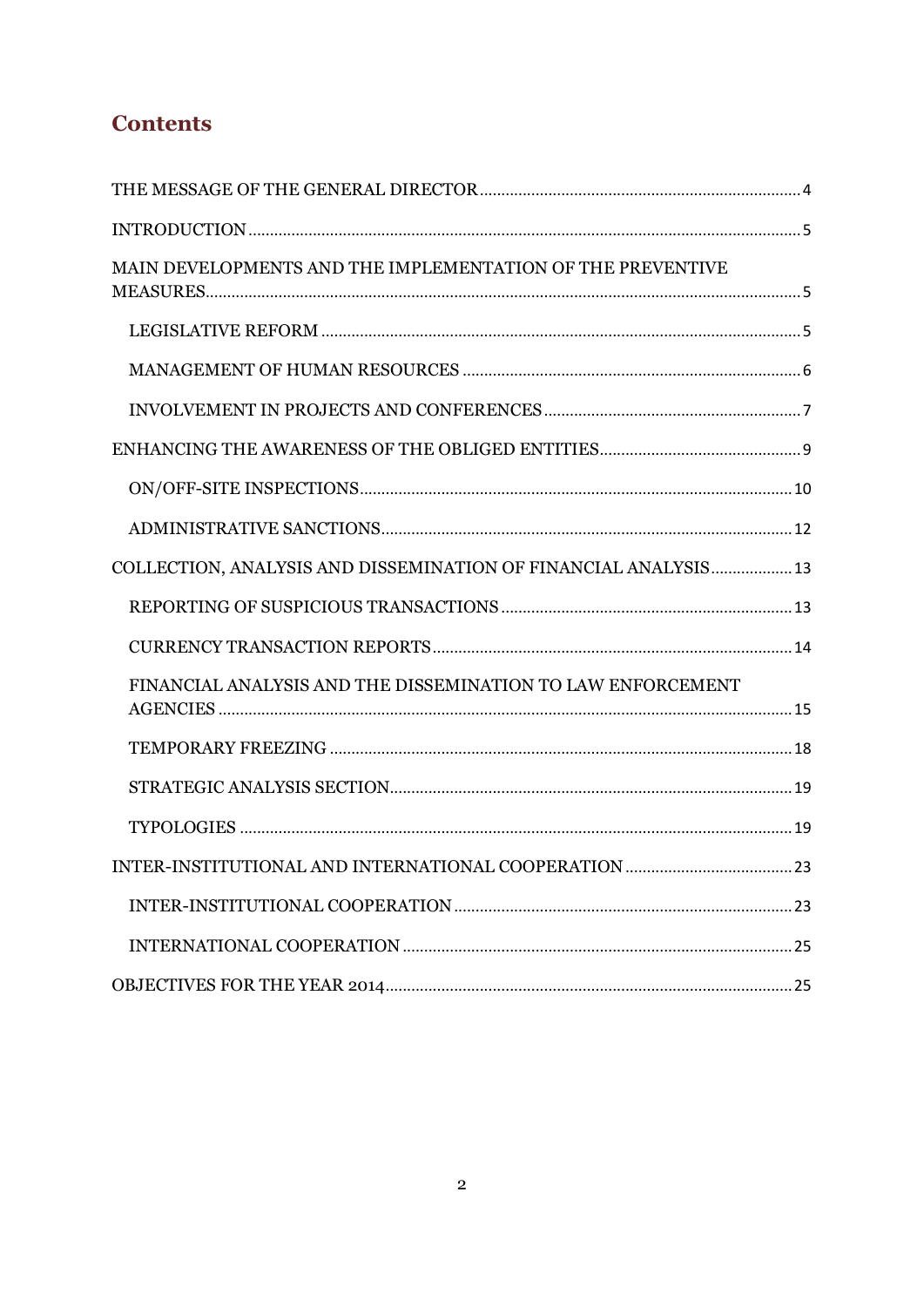## **ABBREVIATIONS**

| <b>ABA</b>      | Albanian Banker's Association                                                                               |
|-----------------|-------------------------------------------------------------------------------------------------------------|
| EU              | European Union.                                                                                             |
| GDC             | General Directorate of Customs.                                                                             |
| <b>GDPML</b>    | General Directorate for the Prevention of Money Laundering.                                                 |
| <b>ASP</b>      | Albanian State Police.                                                                                      |
| <b>GDT</b>      | General Directorate of Taxation.                                                                            |
| <b>EGMONT</b>   | Network of Financial Intelligence Units in the World.                                                       |
| <b>FATF</b>     | <b>Financial Action Task Force.</b>                                                                         |
| <b>HIDAA</b>    | High Inspectorate for the Declaration and Audit of Assets                                                   |
| CoE             | Council of Europe.                                                                                          |
| <b>MONEYVAL</b> | Committee of Experts on the Evaluation of Anti-Money Laundering<br>Measures and the Financing of Terrorism. |
| <b>FIU</b>      | Financial Intelligence Unit.                                                                                |
| JIU             | Joint Investigation Units.                                                                                  |
| <b>NPO</b>      | Non-Profit Organizations.                                                                                   |
| <b>OSCE</b>     | Organization for Security and Co-operation in Europe.                                                       |
| PEP             | Politically Exposed Person.                                                                                 |
| AML/CFT         | Anti-Money Laundering and Countering Financing of Terrorism                                                 |
| <b>SAR</b>      | <b>Suspicious Activity Report.</b>                                                                          |
| <b>CTR</b>      | <b>Currency Transaction Report.</b>                                                                         |
| <b>SIS</b>      | <b>State Information Service.</b>                                                                           |
| <b>CMD</b>      | Council of Ministers Decision.                                                                              |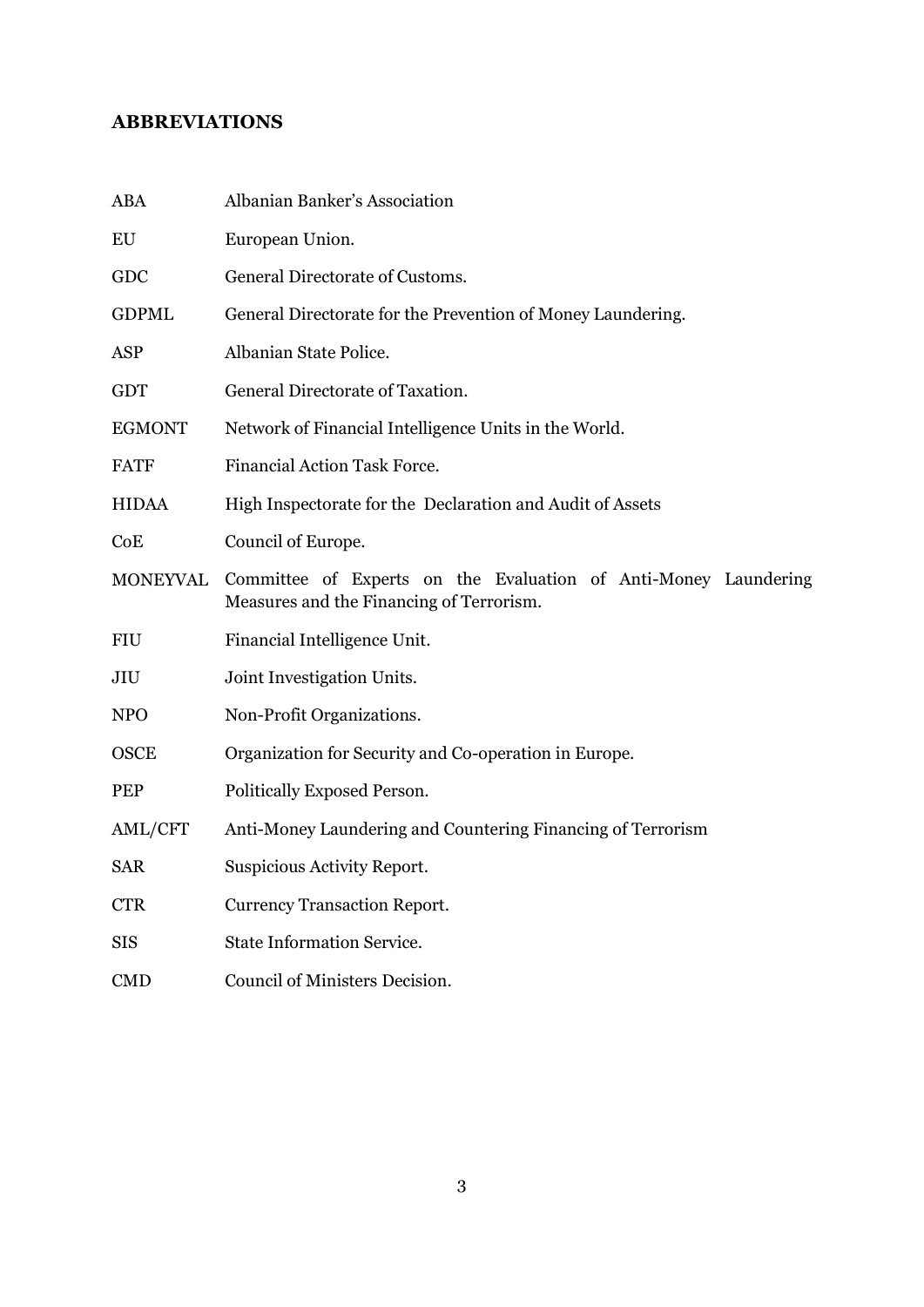## <span id="page-3-0"></span>**THE MESSAGE OF THE GENERAL DIRECTOR**

In my capacity as the general Director of the general Directorate for the prevention of money laundering (GDPML) and with a high level of accountability, present the annual activity report of this directorate for the year 2013, which consists of an outline of the work and endeavors, through inter-institutional and international cooperation of this unit *vis a vis* the prevention and tackling of money laundering and financing of terrorism.

These publications also aim to draw the attention of the reporting entities, institutions within the country and abroad, civil society and public at large, with respect to obtaining in every possible way of suggestions and even reprobation regarding our work as well as the activity, creating thus the prerogatives for further amelioration.

Despite the problems encountered, this year was marked by continuous work and endeavors, directed towards the fulfillment of the legal obligations to collect, analyze and disseminate to competent authorities information as well as data related to the activity of laundering of proceeds of crime.

Directorate's activity was mainly concentrated in the inter-institutional cooperation within the country as well as the international cooperation with the partner Financial Intelligence Units, dissemination of information to the competent authorities and the betterment of the legislation related to prevention of money laundering and financing of terrorism.

Notwithstanding this performance, the assessment from the international bodies has highlighted the inefficient implementation of the legislation against money laundering in our country, based on the low number of adjudicated cases and even lower number of convictions related to this criminal offence.

With respect to the impact on the enhancement of the efficiency of the implementation of the legislation against the money laundering in our country, GDPML will spearhead the efforts to raise the awareness of the supervisory authorities and further the compliance of reporting entities with the legal obligations as well as follow-up the cases disseminated to law enforcement agencies offering also its opposing views, where appropriate, in those occasions when the cases have not been dealt with adequately.

In 2014, GDPML will continue to work towards the implementation of the obligations stemming from the international recommendation of the Financial Action Task Force (FATF) as well as the strategic objectives of the Albanian government concerning the fight against the organized crime and the economic-financial crime.

**General Director Genti GAZHELI**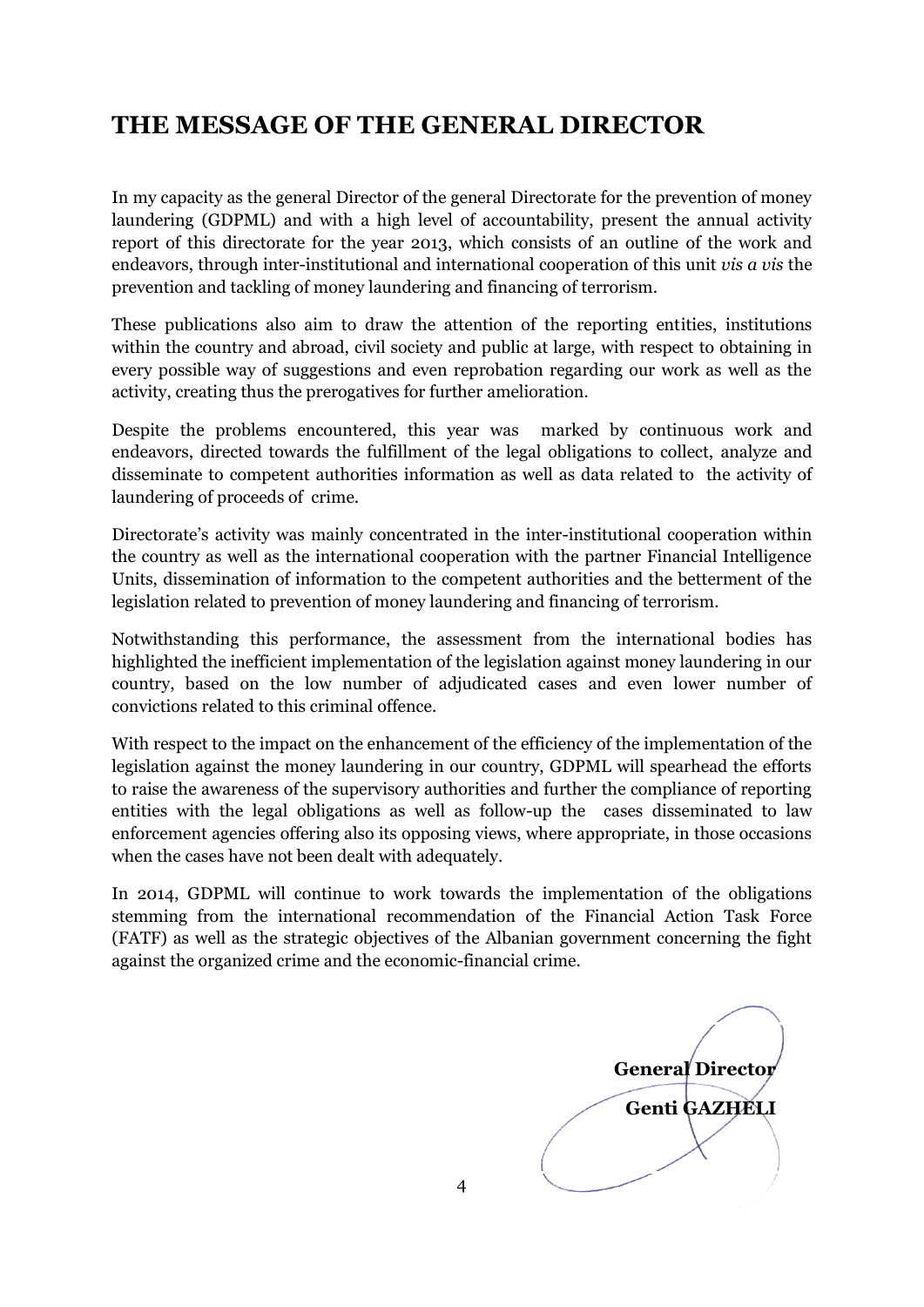## <span id="page-4-0"></span>**INTRODUCTION**

GDPML's report for 2013 contains a summarized outline of the institution's activity, featuring the main developments regarding the professional and technical capabilities, cooperation with the institutions involved in the prevention of money laundering at the national as well as international level and the active engagement in the activities of Moneyval Committee of the Council of Europe or EGMONT Group.

GDPML with respect to the implementation of the strategic commitments in fighting the organized crime and terrorism has focused its efforts in the analysis of the data related to cases suspected for money laundering and financing of terrorism and the subsequent information of the law enforcement agencies of the relevant findings.

The legislative reform has continued to be an important component of the institutional activity for 2013 and an important development in this regard is the adoption by the Albanian Parliament in October 2013 of the law "On measures against the financing of the terrorism". The drafting of the law was carried out in close cooperation with experts within and outside the country.

The human capacities allocated to the analysis and the information technology have also been accompanied with further qualitative improvements in the framework of the twinning project "*Support to Anti-Money Laundering and Financial Crimes Investigation Structures in Albania*", made possible thanks to the support of the European Delegation in Tirana.

## <span id="page-4-1"></span>**MAIN DEVELOPMENTS AND THE IMPLEMENTATION OF THE PREVENTIVE MEASURES**

### <span id="page-4-2"></span>**LEGISLATIVE REFORM**

Pursuant to the importance of approximation with the international standards regarding money laundering/financing of terrorism, the legislative regime has undergone continuous evolution.

The Albanian Parliament, based on the recommendations of the Monevyal Committee of the Council of Europe, aimed at further harmonization of the Albanian legislation related to prevention of money laundering and financing of terrorism, has adopted the law no.157/2013 of October 10 2013 "*On measures against the financing of terrorism*".

The main novelties of the law are aimed at the effective implementation of the United Nations Security Council Resolution 1373, the improvement of the listing mechanism for the individuals designated as terrorism financiers and the definition of the procedures for the authorization of access to frozen funds.

Pursuant to article 23 of the Law, in December of 2013, the draft guideline "*On establishing the rules and procedures for allowable expenses on the funds and other seized assets of designated persons*" was submitted for approval to the Minister of Finance.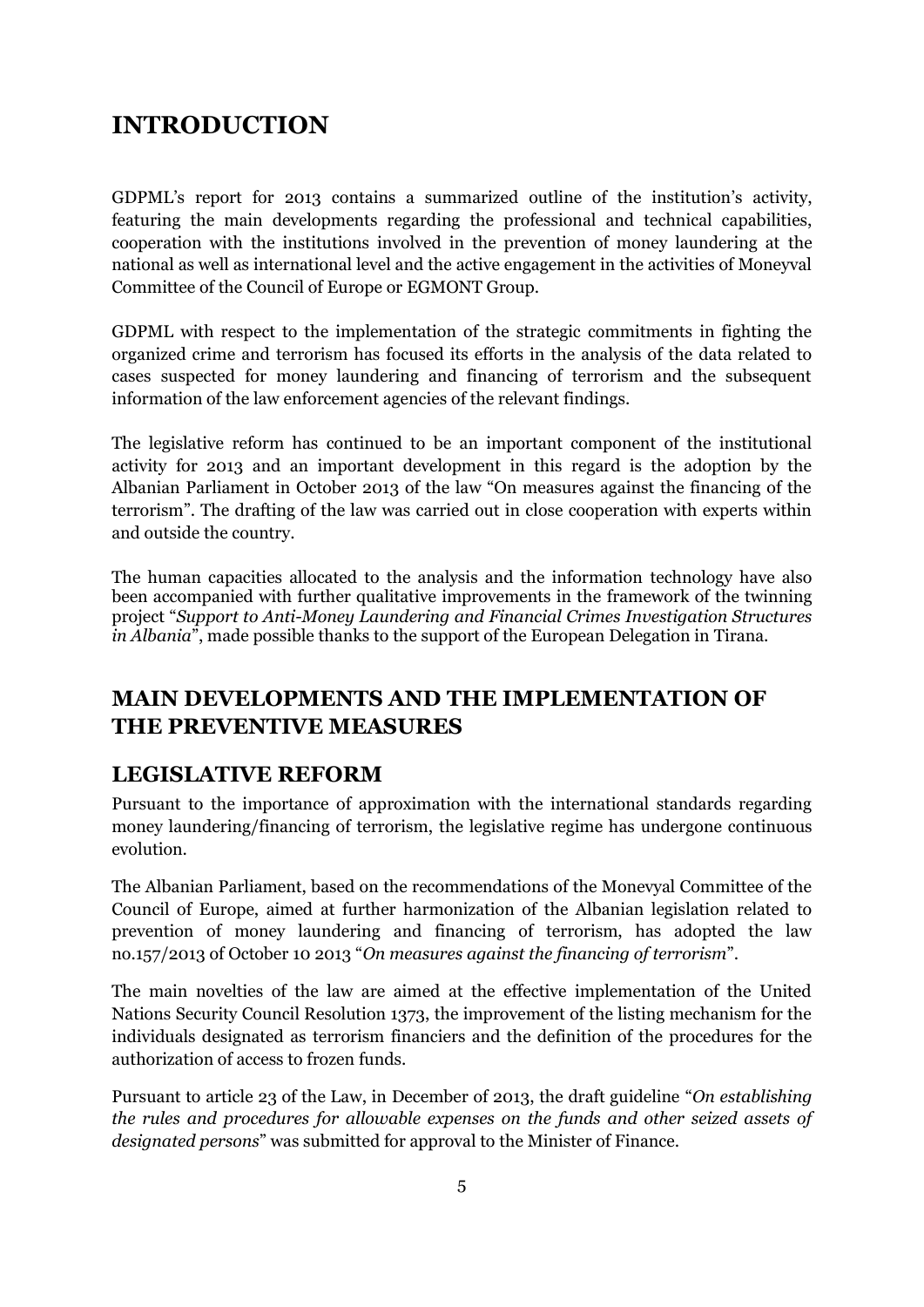During this year in pursuance of the law no.9258 of July 15, 2004 "On measures against the financing of terrorism" GDPML has continuously updated the changes that the list of the 1267 Committee undergoes and has proposed the relevant changes to the CMD no.718 October 29 2004, "The list of the persons designated as terrorism financiers" The proposed changes were approved with the CMD no. 198, March 6 2013, no. 327, of April 18 2013, no. 535 June 27 2013 and no. 966 October 25 2013

#### <span id="page-5-0"></span>**MANAGEMENT OF HUMAN RESOURCES**

The establishment of the Section for Strategic Analysis and International Relations approved with order no.46 of the 15.04.2013 of the Prime Minister constitutes an important structural development for 2013.

### **Training of the GDPML staff during 2013**

The workshops with the partner institutions within the country and abroad are focused in the training of the staff in the framework of the twinning project "Support to Anti-Money Laundering and Financial Crimes Investigation Structures in Albania" as well as other training activities such as the ones carried out with the partner Financial Intelligence Units.

The number of training and workshops performed within the country by the GDPML are presented in a summarized manner in table no. 1.

Table no.1

| No             | Type of activity/Program                   | No. of Activities | No. of Participants |
|----------------|--------------------------------------------|-------------------|---------------------|
| $\mathbf{1}$   | Workshops Twinning Project IPA 2009        | 6                 | 20                  |
| $\overline{2}$ | Workshop on Information Technology CoE     |                   | $\overline{2}$      |
| 3              | Workshop organized by ILEA                 | 1                 |                     |
| $\overline{4}$ | Workshop by the French Ministry of Justice | 1                 | $\mathbf{2}$        |
| 5              | Workshop Moneyval                          | 1                 | $\mathbf{2}$        |
| 6              | Training with TRACFIN                      | $\overline{2}$    | 14                  |
|                | Total                                      | 12                | 41                  |

GDPML experts have also participated in the following training activities, organized at the international level.

- Assessors training for the implementation of the Council of Europe Convention "*On Laundering, Search, Seizure and Confiscation of the Proceeds from Crime and on the Financing of Terrorism*", organized on  $3 - 4$  of October 2013, in Armenia;
- Regional workshop "*Financial Intelligence Units (FIU), Fight against money laundering, institutional relations and best practices* ", organized in Bulgaria on 23- 25 of October 2013, with the support of the French authorities;
- Training of evaluators for the recommendations of the Financial Action Task Force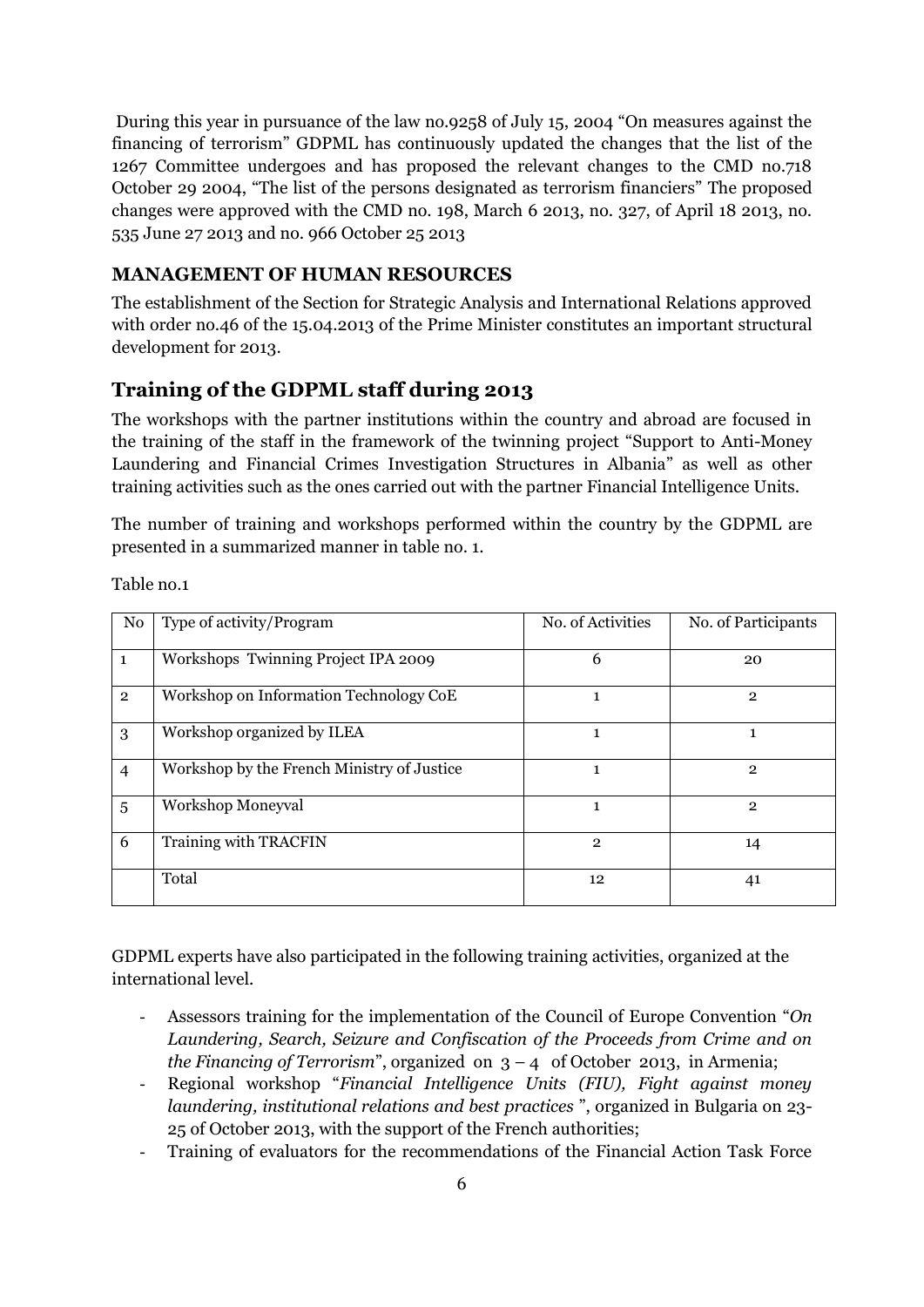#### (FATF), organized by MONEYVAL on 4-8 November 2013, in France;

#### **Utilization of the budgetary resources**

One of the main aspects of the directorate's work during 2013 was the monitoring of the effective implementation of the GDPML's budget.

To this end, pursuant to the law no.119/2012 of December 17, 2012 "On the year 2013 budget", a detailed breakdown of the budgetary categories was drafted along the program for the public procurement as well as the Mid-Term Budgetary Program for 2014 – 2016.

Graph no.1 represents the budgetary data for the period 2010 - 2013.

Graph no.2. Budgetary allocations



#### <span id="page-6-0"></span>**INVOLVEMENT IN PROJECTS AND CONFERENCES**

#### **Twinning project**

The EU supported the project "Support to Anti-Money Laundering and Financial Crimes Investigation Structures in Albania" was concluded In April 2013. GDPML along with the Prosecutor General, ASP and the Agency for the Administration of Seized and Confiscated Assets were beneficiary institutions of this project which aimed further strengthening institutional capacities, concerning the investigation of criminal offenses in the area of financial crime.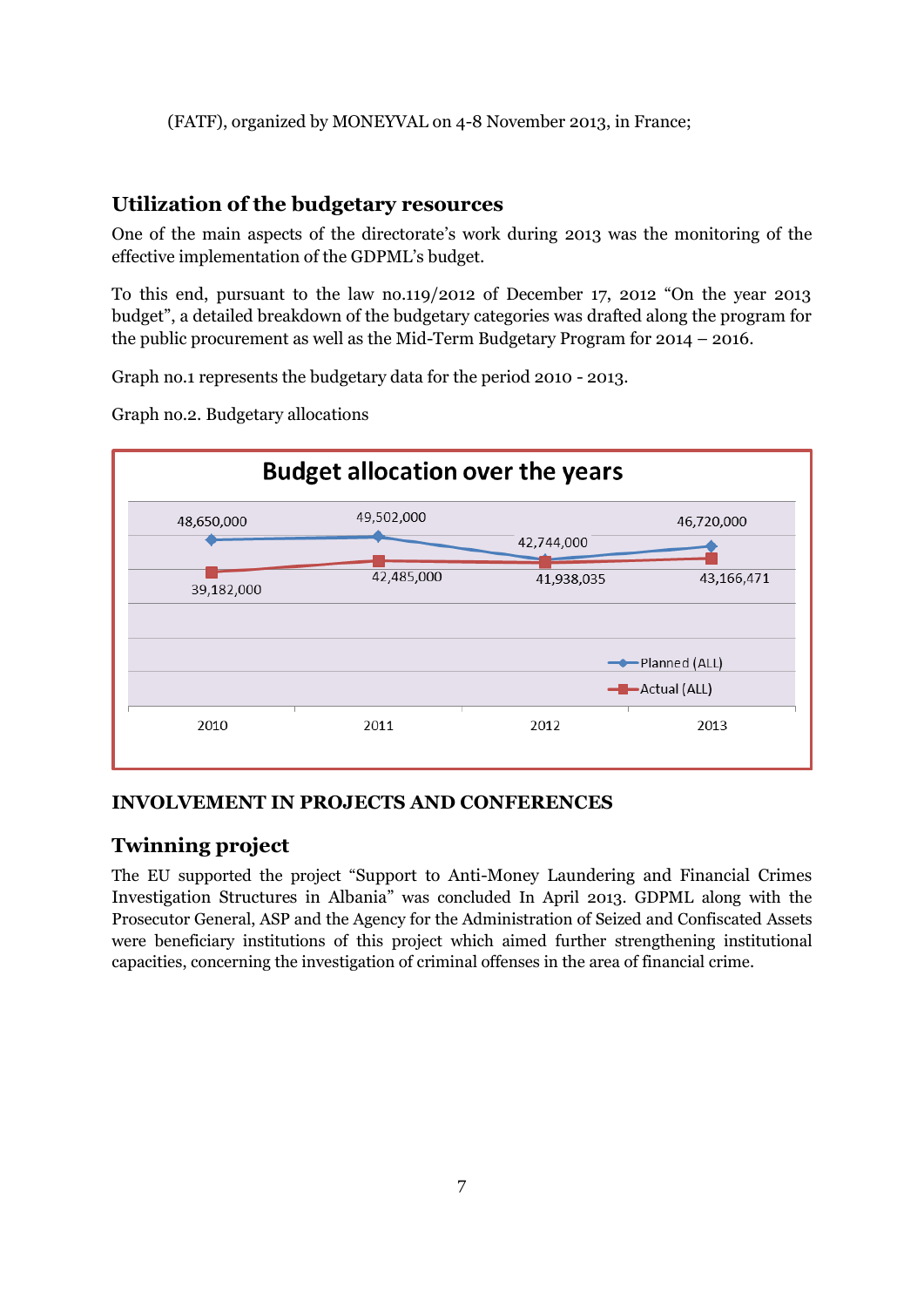

Training activity held in the framework of the twinning project

The project was made possible through the support of the European Union Delegation. It had duration of two years (2011 - 2013) and was developed in close cooperation with the relevant Spanish and Bulgarian authorities.

### **Regional conference of Financial Intelligence Units**

The 7th Conference of Regional Heads of Financial Intelligence Units was held in Durres on 10 - 11 of October 2013, having as a theme "*The strengthening of cooperation against money laundering and terrorist financing and the fight against corruption in Southeast Europe*". Participants to this regional initiative are FIUs from Albania, Bosnia and Herzegovina, Croatia, Montenegro, Macedonia, Serbia and Slovenia. Heads of FIU Kosovo and Greece were also invited to attend this event, enabling thus further expansion of cooperation in the Balkan region.

The conference was organized by the General Directorate for Prevention of Money Laundering (GDPML) in cooperation with the generous support of the OSCE Presence in Albania, as well as the assistance of ABA. In addition to experts from the FIUs in the region, the conference was attended by the General Prosecutor's Office, ASP, ABA, the National Chamber of Notaries, the High Inspectorate of Declaration and Audit of Assets, as well as representatives of OPDAT, PAMECA IV, INTERFORZA, etc.

The participation of the OSCE Ambassador to Albania, Mr. Florian Raunig, Director of Cabinet of the Minister of State for Local Issues Mrs. Eridiana Çano, EU Delegation representatives for Justice and Home Affairs, Mr. Marcello Repici, was an added value for this event.

### **Training cycle**

Through the generous support of the French Embassy in Tirana, on September 30 2013, began a series of workshops with the theme "*On the fight against money laundering*", involving experts from GDPML, General Prosecutor's Office as well as the Ministry of Interior.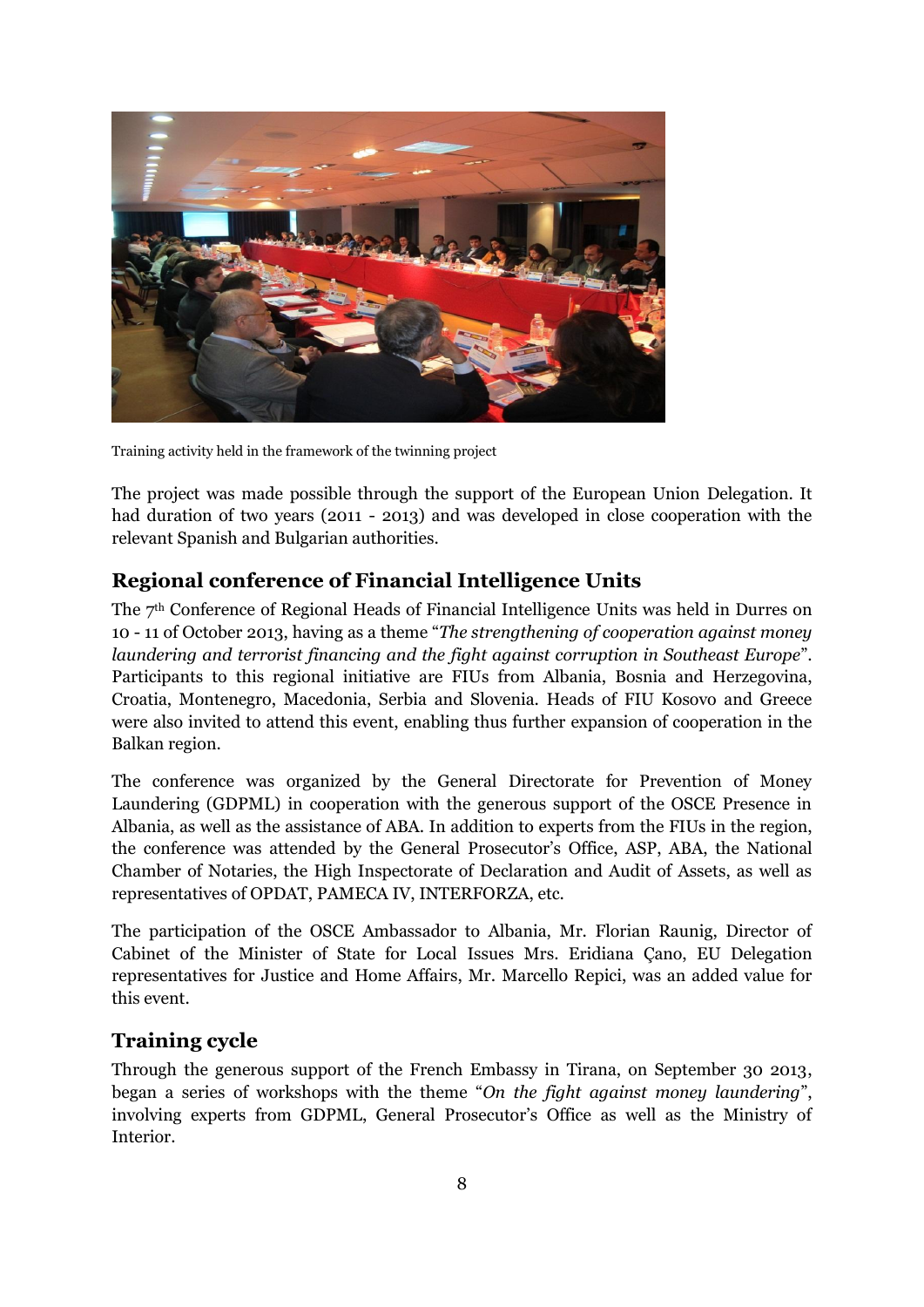The main goal of this cycle was the increase of the efficiency of inter-institutional cooperation, as well as the acquisition of best practices employed in France, with respect to financial crime investigation and particularly those related to laundering of proceeds of crime.

## <span id="page-8-0"></span>**ENHANCING THE AWARENESS OF THE OBLIGED ENTITIES**

In fulfillment of its legal obligations, GDPML has increasingly paid attention to the enhancement of awareness of the reporting entities, either by organizing meetings with subjects of the law as well as supervisory/licensing authorities.

Periodical publications on GDPML's official website, have contributed to further informing subjects of law, with regard to acquaintance with the legal framework; activities, typologies and standards for the prevention of money laundering and terrorist financing; reports from international bodies concerning Albania; persons designated by United Nations as terrorist financiers; the FATF list of countries with strategic deficiencies in the implementation of standards, etc.

A number of training activities for the subjects were performed in 2013, in cooperation with the Unit for Gambling Supervision, the Financial Supervisory Authority (FSA), the Ministry of Justice, National Chamber of Notaries, the Bank of Albania, and ABA as well as on individual basis.

Categories and the number of trained subjects for the last three years are presented in table no.2.

| <b>SUBJECT</b>                  | No. of persons trained |      |      |
|---------------------------------|------------------------|------|------|
|                                 | 2011                   | 2012 | 2013 |
| <b>Banks</b>                    | 94                     | 116  | 84   |
| Bureaux de change               | 182                    | 179  | 151  |
| Non-bank financial institutions | 5                      | 50   |      |
| Games of chance                 | 22                     |      | 15   |
| Construction companies          | 26                     | --   |      |
| Notaries                        | 44                     | 71   | 75   |
| Lawyers                         | --                     | 5    |      |
| Accountants                     | 34                     | 88   | 63   |
| <b>Insurance Companies</b>      | 6                      | 18   |      |

Table no.2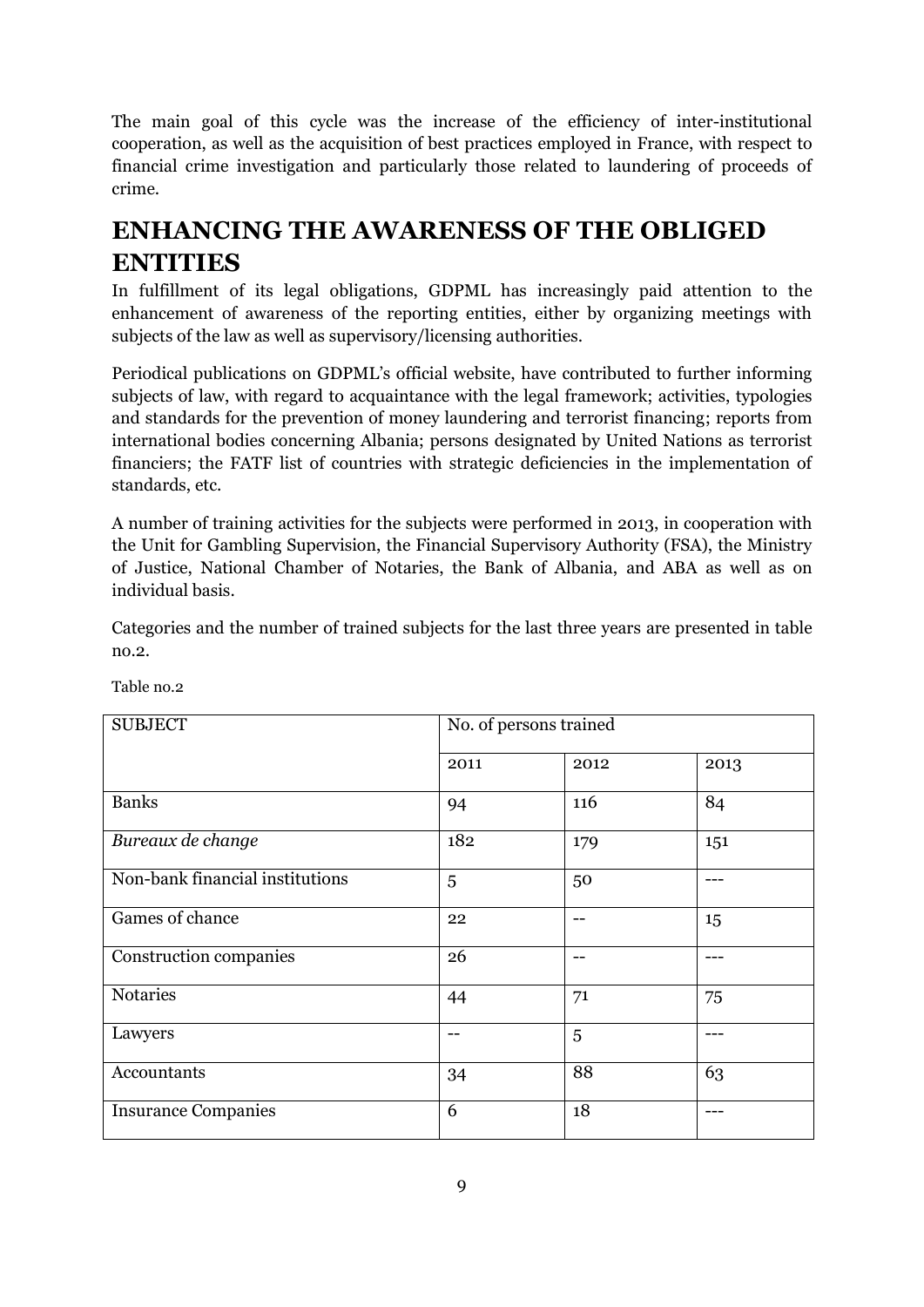| <b>Travel Agencies</b>              | 6              |     |     |
|-------------------------------------|----------------|-----|-----|
| Supervisory authorities             |                | 37  | 13  |
| Car dealers                         | $\mathbf{2}$   |     |     |
| Real estate agents                  | $\overline{2}$ |     |     |
| <b>Private Pension Institutions</b> | 6              | 3   |     |
| <b>TOTAL</b>                        | 429            | 589 | 401 |

The organized trainings included all categories of reporting subjects and particular attention was paid to categories that represented the highest risk level.

### <span id="page-9-0"></span>**ON/OFF-SITE INSPECTIONS**

The process of supervision of the reporting subjects is based on a dynamic analysis of the level of risk to which subjects were exposed, including parameters related to the level of compliance with AML/CFT legal obligations, potential involvement in illegal activities, the kind of products and services offered to customers, their activity at national or international level.

In performing its supervisory functions, aimed to achieve an effective balance between onsite as well as off-site inspections of the subjects of the law, aiming to achieve an appropriate utilization of both human and technical resources.

To ensure an ever increasing compliance of the subjects, during this year GDPML, alongside the examination and assessment of the level of compliance through inspections, has also held meetings both individually and with groups of subjects having deficiencies in record keeping or the level of knowledge of legal requirements.

The level of compliance with the AML/CFT legislation was assessed through on-site/off-site inspections while paying at the same time particular attention to the establishment and functioning of the internal system for analyzing information and documenting of followed procedures as well as conclusions concerning those cases where doubts arise concerning the source of funds or large/complex transactions clearly lacking an economic background.

Table no.3 represents detailed data on inspections conducted on-site/off-site, according to the category of the reporting entities;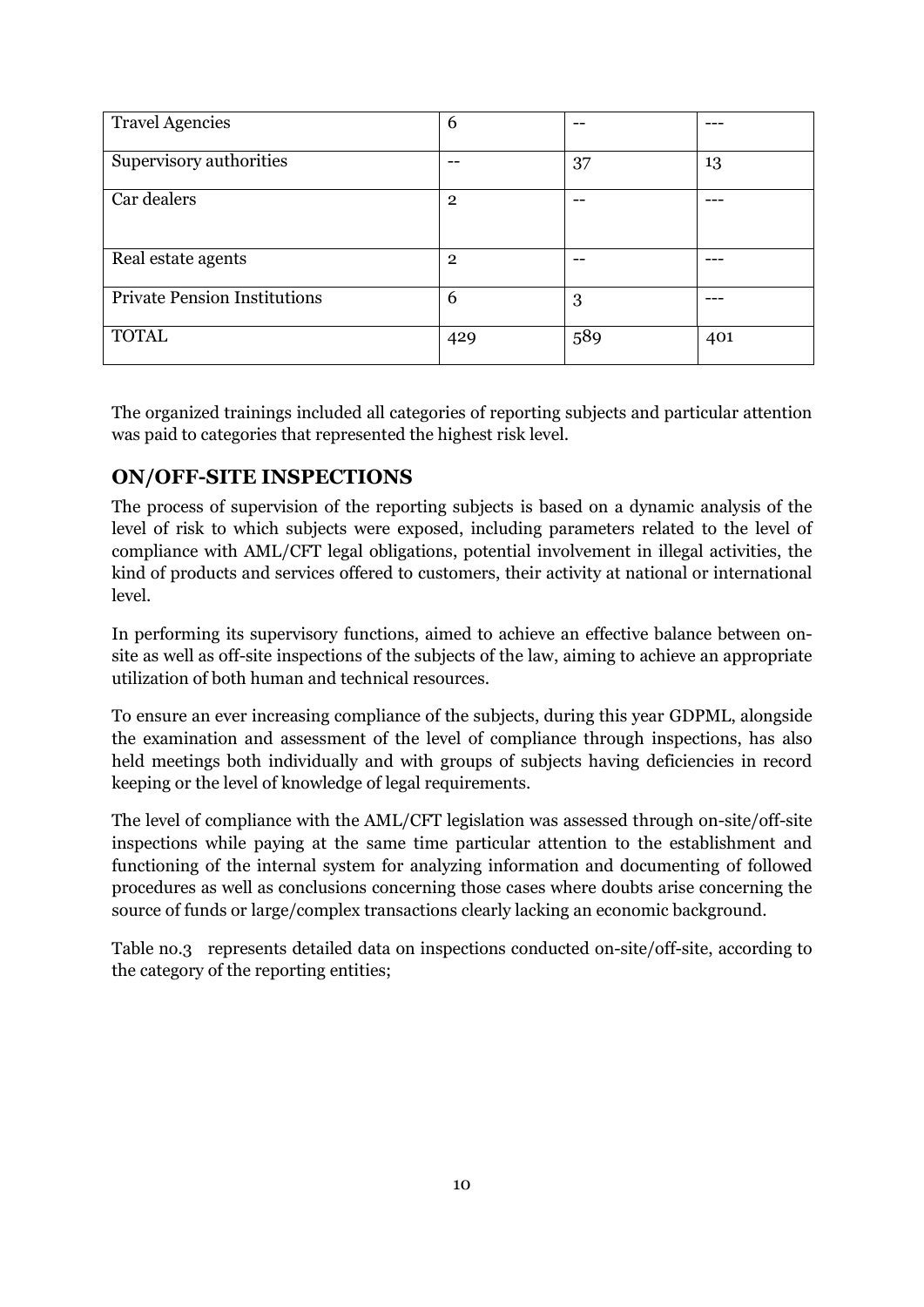#### Table no.3

| Subjects inspected                 |                  |                          |                  |                |                  |                |
|------------------------------------|------------------|--------------------------|------------------|----------------|------------------|----------------|
|                                    | <b>Year 2011</b> |                          | <b>Year 2012</b> |                | <b>Year 2013</b> |                |
|                                    | On-site          | Off-site                 | On-site          | Off-site       | On-site          | Off-site       |
| Bureaux de change                  | 25               | 111                      | 20               | 87             | $\overline{2}$   | 110            |
| Insurance companies                | 3                | $\overline{a}$           | $\mathbf 0$      | 3              | $\mathbf{O}$     | $\mathbf 0$    |
| Notaries                           | $\,8\,$          | 45                       | 6                | 54             | $\mathbf{1}$     | 19             |
| Accountants                        | 14               | $\mathbf{1}$             | $\mathbf 0$      | 45             | $\mathbf{o}$     | 27             |
| <b>Travel Agencies</b>             | 3                | $\overline{\phantom{a}}$ |                  |                |                  |                |
| Real estate agents                 | $\mathbf{1}$     | $\mathbf{1}$             | $\mathbf{O}$     | $\overline{2}$ | $\mathbf{O}$     | $\overline{8}$ |
| Games of chance                    | 10               | $\overline{a}$           | $\overline{7}$   | 45             | $\mathbf{O}$     | $\mathbf{O}$   |
| <b>Banks</b>                       | 9                | $\blacksquare$           | 5                | $\mathbf{O}$   | $\overline{7}$   | $\mathbf{O}$   |
| Non-bank financial<br>institutions | $\blacksquare$   | $\mathbf{1}$             | 5                | 24             | $\mathbf{O}$     | $\mathbf{O}$   |
| Construction<br>Companies          | 13               | $\overline{61}$          | 15               | $\overline{4}$ | $\mathbf{O}$     | 10             |
| Car dealers                        | $\mathbf{1}$     | $\overline{a}$           | $\mathbf{O}$     | 19             | $\mathbf{O}$     | $\mathbf{O}$   |
| <b>Private Pensions</b>            | 3                | $\overline{\phantom{a}}$ | $\mathbf{O}$     | 3              | $\mathbf{O}$     | $\mathbf{O}$   |
| Leasing companies                  |                  |                          | $\mathbf{1}$     |                |                  |                |
| Precious metals and<br>stones      |                  |                          | $\overline{2}$   |                |                  |                |
| <b>TOTAL</b>                       | 90               | 220                      | 58               | 286            | 10               | 174            |
|                                    | 310              |                          | 347              |                | 184              |                |

As can be noted from the 2013 statistical data, the supervisory endeavors were directed towards off-site inspections. This was a result of the structural changes, carried out during the year that led to a reduction of the number of inspectors to two, from three that had been in previous years.

Inspections conducted and meetings held with the subjects of the law, in addition to raising their level of awareness, were also focusing their attention to the correct assessment of the functioning of subject's preventive measures as well as identification of deficiencies among which the following prominently stand out: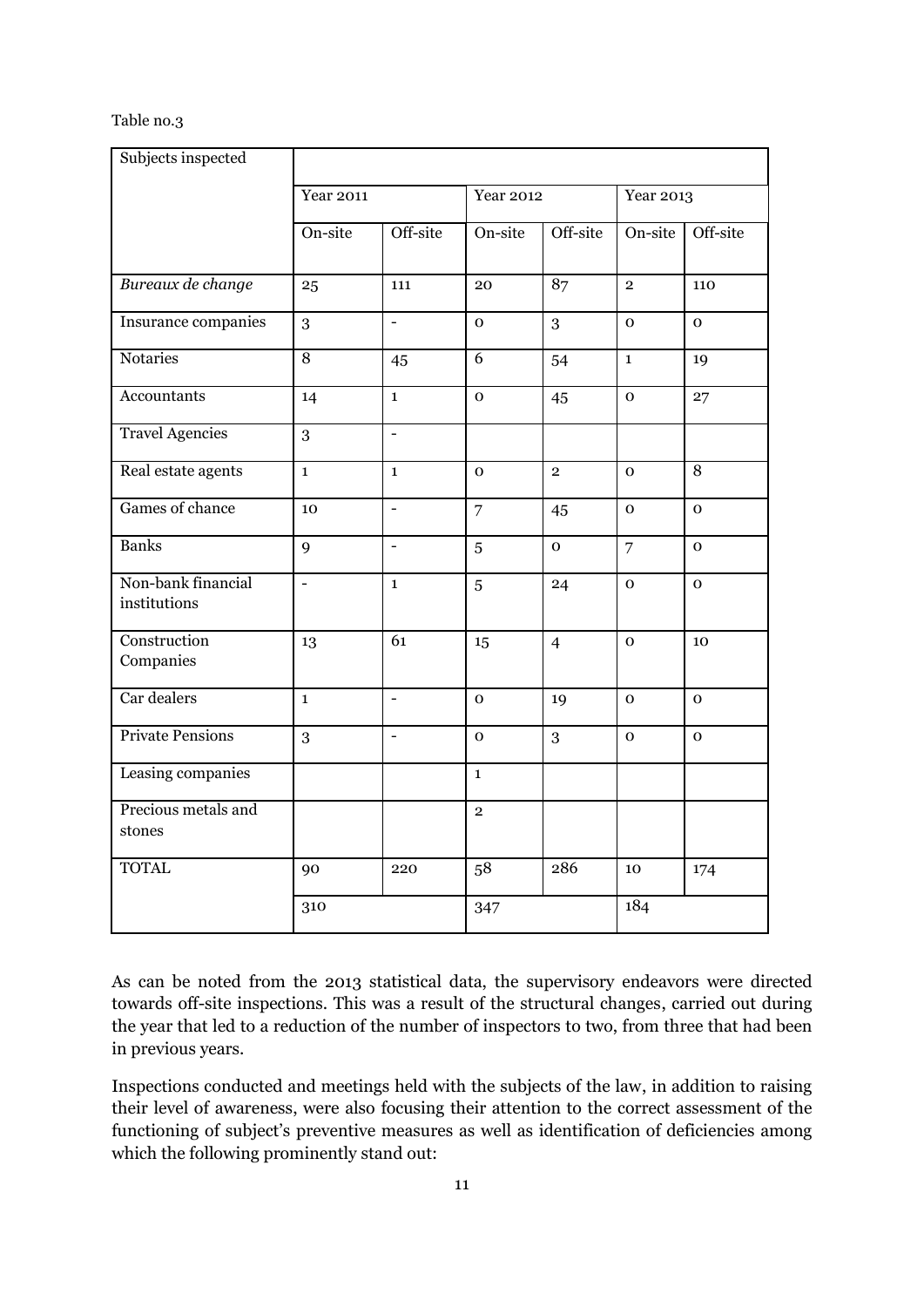- Customer identification process and appropriate documentation;
- Deficiencies of internal audit:
- Non-reporting of cash transactions;
- Documenting and analysis of large/complex transactions lacking an economic background;
- Internal system of disseminating information and alerts based on relevant indicators and typologies defined by the subjects;
- Risk assessment and profiling of customers according to relevant categories.

Based on the large number of the reporting subjects and the available number of inspectors, GDPML's enforcement capabilities *vis a vis* the subjects' undertaking of preventive measures for money laundering and reporting is already insufficient.

An in-depth analysis of the data (number of subjects per category, money laundering risk in different categories of subjects and their geographic location, the number of reports submitted and the quality of their typology, data obtained from the analysis of cases, etc.) assessment of compliance of the subjects, intensive and systematic cooperation with supervisory authorities and state institutions, coupled with training, sensitization and inspections, is expected to ensure reporting subjects' progressive increase of compliance regarding preventive measures.

## <span id="page-11-0"></span>**ADMINISTRATIVE SANCTIONS**

GDPML, in addition to training and cooperating with subjects of the law, during its annual activity continued also to check their implementation of the law and bylaws. In this framework, violations encountered and identified were followed by administrative measures that have been categorized in table no.4:

Table no.4

| <b>ENTITIES</b>   | No. of sanctions | Value of pecuniary fines in ALL |  |
|-------------------|------------------|---------------------------------|--|
| <b>Banks</b>      |                  | 8500000                         |  |
| Bureaux de change |                  | 5700 000                        |  |
| <b>Notaries</b>   |                  | 1700 000                        |  |
| <b>TOTAL</b>      | 13               | 15 900 000                      |  |

Administrative measures and cashing of the relevant amounts are represented comparatively with previous years in table no.5.

Table no.5.

| Categories                                | Year 2011  | Year 2012  | Year 2013  |
|-------------------------------------------|------------|------------|------------|
|                                           |            |            |            |
| Sanctioning decisions                     | 26         | 22         | 13         |
| Voluntary cashing by the subjects         |            |            |            |
| The total value of sanctions              | 32 667 394 | 24 800 000 | 15 900 000 |
| The value of sanctions cashed-in for 2013 | 14 619 062 | 7200000    | 10 600 000 |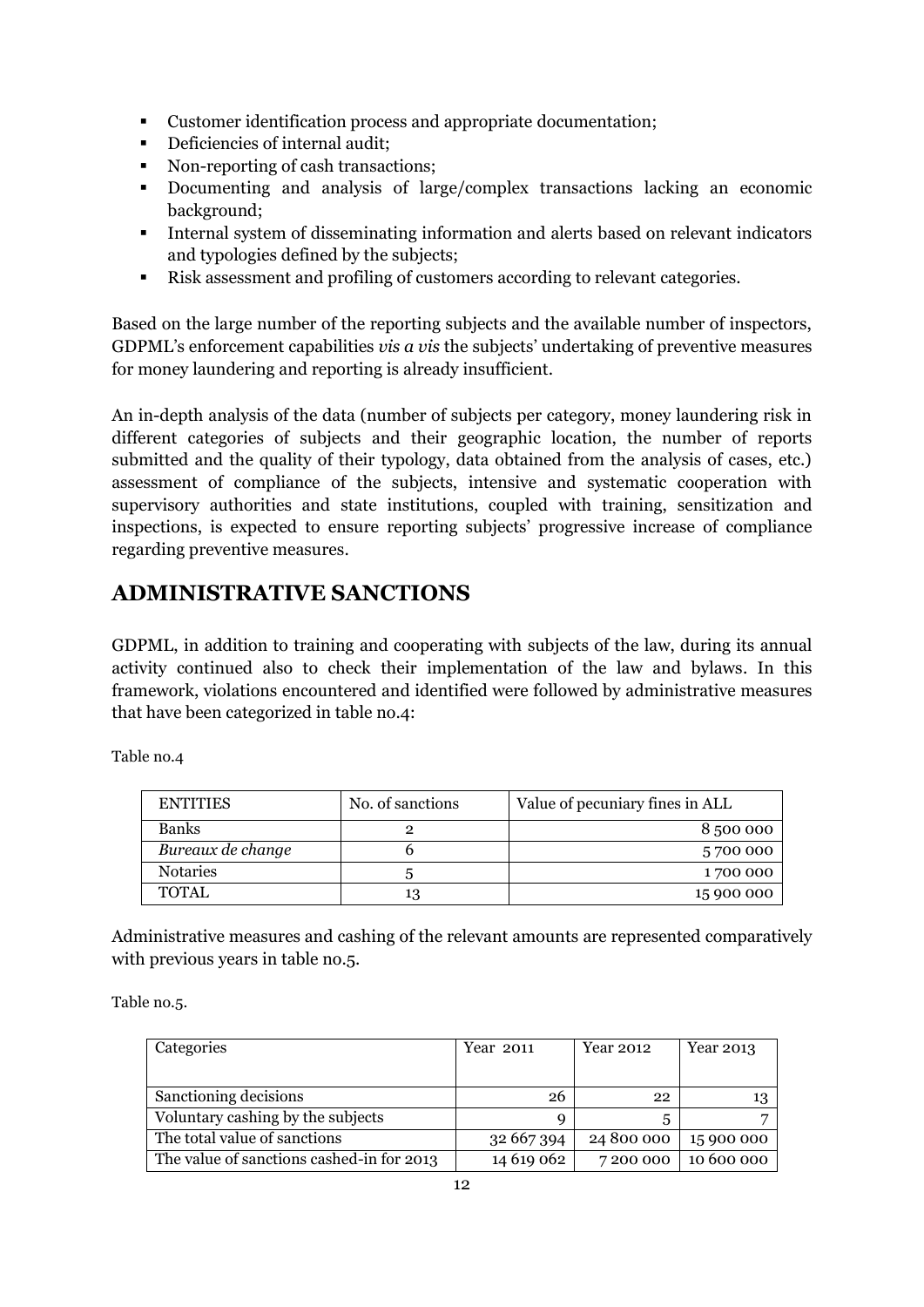| Value of outstanding sanctions cashed-in | 5 977 600  | 11 169 890            | 6 061 000 |
|------------------------------------------|------------|-----------------------|-----------|
| Total value cashed-in                    | 20 596 662 | 18 369 890 16 661 000 |           |

It should be noted that out of the total value of administrative measures imposed during the year, 66% are accepted and voluntarily cashed-in by the reporting subjects, while the rest were appealed in court. GDPML has closely studied, the judicial practices in order to further improve the administrative proceeding and standardizing of practices for subjects compliance with AML/CFT legislation.

## <span id="page-12-0"></span>**COLLECTION, ANALYSIS AND DISSEMINATION OF FINANCIAL ANALYSIS**

## <span id="page-12-1"></span>**REPORTING OF SUSPICIOUS TRANSACTIONS**

Table no.6 represents the number of SARs, comparatively for the years 2012 and 2013, categorized according to the reporting subjects:

| <b>SUBJECT</b>     | <b>SAR 2012</b> | SAR 2013     | Difference |
|--------------------|-----------------|--------------|------------|
| <b>Banks</b>       | 352             | 420          | $+68$      |
| Money services     |                 |              |            |
| businesses         | 73              | 45           | $-28$      |
| GDC                | 30              | 36           | $+6$       |
| <b>GDT</b>         | 33              | 10           | $-23$      |
| <b>CORIP</b>       | 29              | 20           | $-9$       |
| <b>Notaries</b>    | 19              | 15           | $-4$       |
| Bureaux de change  | 14              | 8            | $-6$       |
| <b>HIDAA</b>       | $\overline{2}$  | $\mathbf 0$  | $-2$       |
| Auditing companies | $\mathbf 0$     | $\mathbf{1}$ | $+1$       |
| Accountants        | $\mathbf{O}$    | $\mathbf{1}$ | $+1$       |
| Lawyers            | $\mathbf{1}$    | $\mathbf{1}$ |            |
| Other              | $\overline{2}$  | $\mathbf{1}$ | $-1$       |
| Leasing companies  | $\mathbf{1}$    | $\Omega$     | $-1$       |
| Total              | 556             | 558          | $+2$       |

In the context of information analysis, categorization of the main typologies is performed continuously and a comparative outline with previous year is represented in table no.7.

Table no.7

| <b>SAR's typologies</b>                             | <b>Year 2012</b> | <b>Year 2013</b> |
|-----------------------------------------------------|------------------|------------------|
| Suspicious transfers                                | 218              | 189              |
| Cash deposits in considerable amounts               | 60               | 96               |
| Use of individual accounts for business/tax evasion | 52               | 44               |
| Operations outside the profile of the customer      | 29               | 60               |
| Suspicions related to import/export activities      | 19               | 13               |
| Declaration/non-declarations of currency in the     | 11               | 23               |
| border crossing points                              |                  |                  |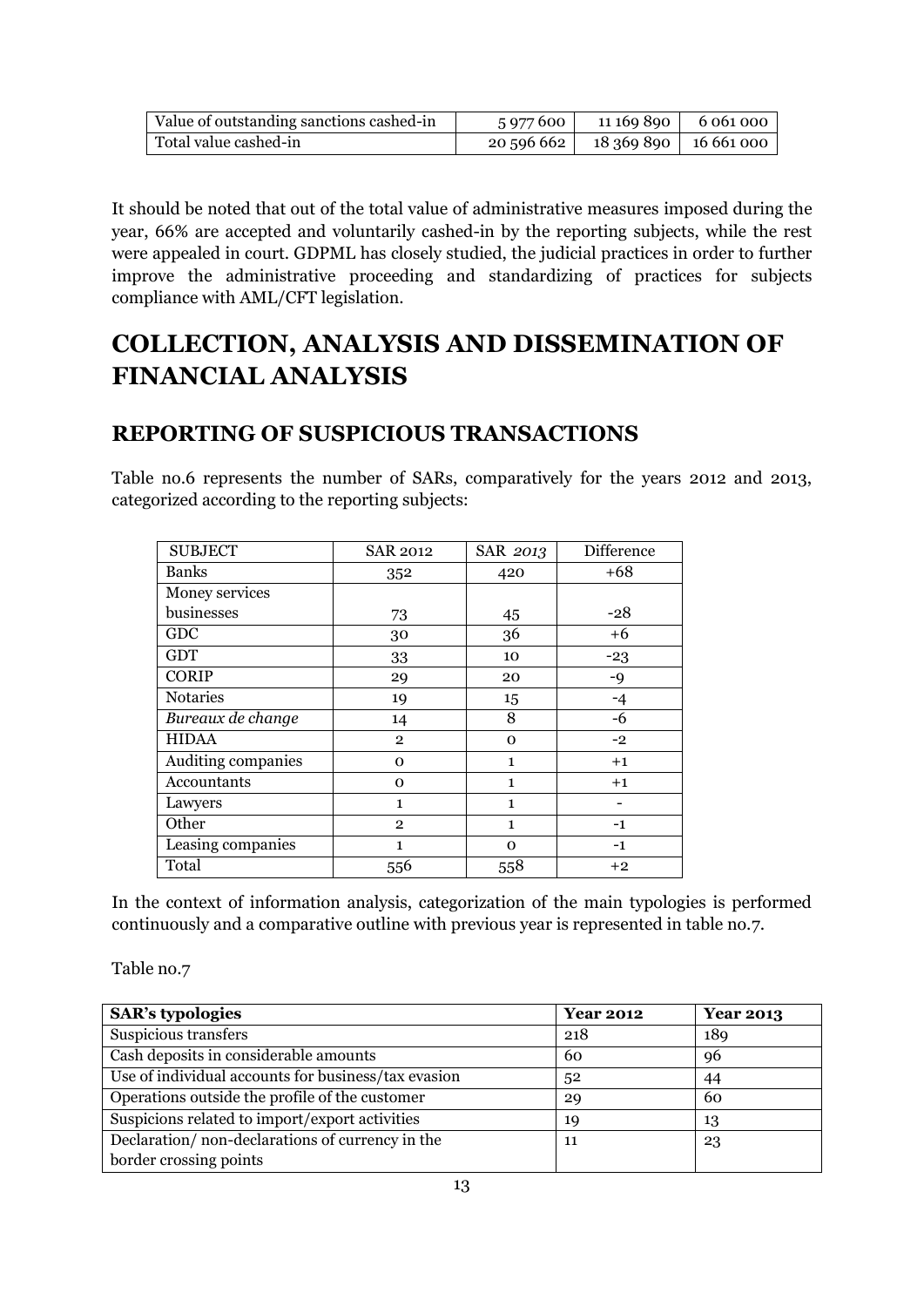| Fraud (including computer fraud)                                        | 1        | $\overline{4}$ |
|-------------------------------------------------------------------------|----------|----------------|
| PEP involvement in the transactions                                     | 9        | $\Omega$       |
| Financing of terrorism suspicions                                       | 3        | 4              |
| Sponsoring/donations/loans                                              | 15       | 18             |
| Acquisition of immovable property with funds whose<br>source is unknown | 37       | 29             |
| Acquisition of movable property with funds whose source<br>is unknown   | 7        | $\Omega$       |
| Non identification of beneficial owner                                  | 24       | $\mathbf{1}$   |
| <b>Attempted transactions</b>                                           | 17       | 26             |
| Transactions carried out by NPOs                                        | 5        | $\overline{4}$ |
| Performance of fictitious business activity                             | 23       | 5              |
| Transactions from games of chance                                       | 7        | $\overline{2}$ |
| Actions from persons suspected for involvement in criminal              | $\Omega$ | 9              |
| activity                                                                |          |                |
| Forged bank instruments (letter of credit/cheques)                      | 5        | 4              |
| Suspicious use of bank credit                                           | 3        | 8              |
| Other                                                                   | 11       | 19             |
| Total                                                                   | 556      | 558            |

- From 558 SARs reported in 2013, the reporting subjects have asked the consent from GDPML to perform the transaction for 41 of them (7.3%).
- Out of 558 SARs, 115 cases were disseminated to ASP (20%) and 17 cases to Prosecution's Office (3%).

Following the recommendations made in MONEYVAL's, IV round report for Albania, the submitted SARs, undergo a prioritization process, that is being used also in the strategic assessments undertaken by GDPML.

### <span id="page-13-0"></span>**CURRENCY TRANSACTION REPORTS**

Reporting of threshold reports (CTRs), as one of the obligations of reporting subjects of the AML/ CFT law, is kept under GDPML's constant attention. Despite changes concerning the manner they are conducted, applicable threshold as well as reporting timeframe, they constitute a valuable source for GDPML's analysis activity.

Based on the latest legal changes of 2012, all subjects of the law are already obliged to report any transaction in cash, exceeding the threshold of 1 million ALL, performed either as a single transaction or a series of linked transactions within 24 hours

Graph no.2 represents the data of currency transaction reports submitted for the period 2010-2013.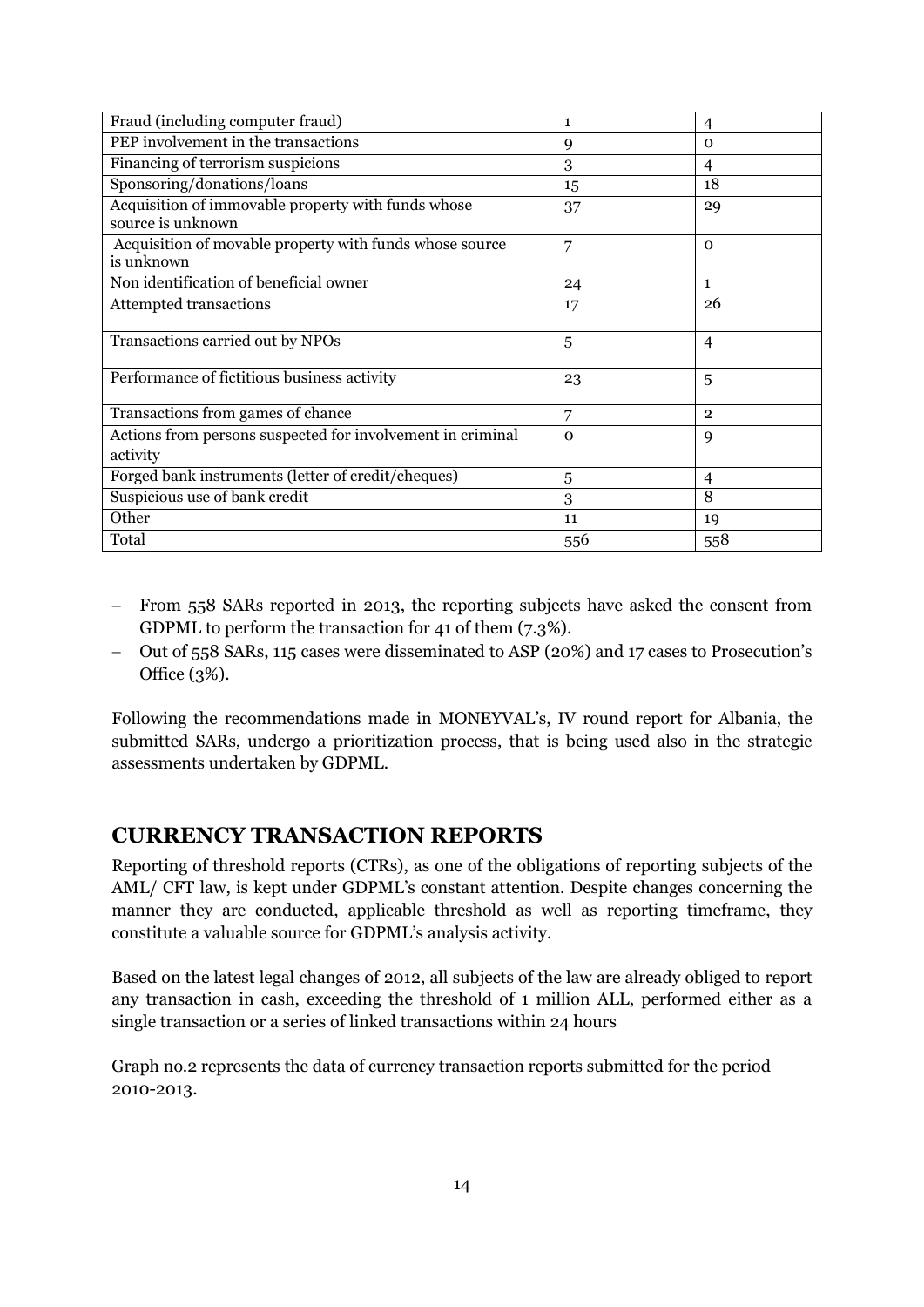



Reporting of CTR by banks constitute the bulk of reports and GDPML has given special importance to the continuous streamlining of the procedures and further consolidation of this system, enabling the overall submission of the reports electronically.

A decrease in the number of reports was observed in 2013 when compared to 2012.This is due to the reduction of the reporting period of linked transactions from  $\overline{72}$  hours to 24 hours, lower use of the cash in the economy stemming by the fiscal legislation as well as the impact of the economic crisis in the country.

Reporting by the notaries is perceived as a priority by GDPML, since the information available to them, is an important factor in the analysis process of a high number of cases, as it is related to activities that have a higher level of risk for laundering the proceeds of crime.

An increase has been noted during 2013, for both the number of the reports as well as notaries submitting reports. This is a result of new licenses issued that have led to a substantial increase in the number of active notaries in the country.

Deficiencies found with respect to the reporting of suspicious activities, are communicated to the Ministry of Justice, in its capacity of supervisory and licensing authority for these subjects as well as to the National Chamber of Notaries.

## <span id="page-14-0"></span>**FINANCIAL ANALYSIS AND THE DISSEMINATION TO LAW ENFORCEMENT AGENCIES**

In the context of the exercise of its functions, GDPML has continued during 2013 to process and analyze reports of subjects of law as well as any additional information obtained from them or data exchanged with law enforcement authorities and other state institutions. Detailed information on the relevant conclusions are disseminated to law enforcement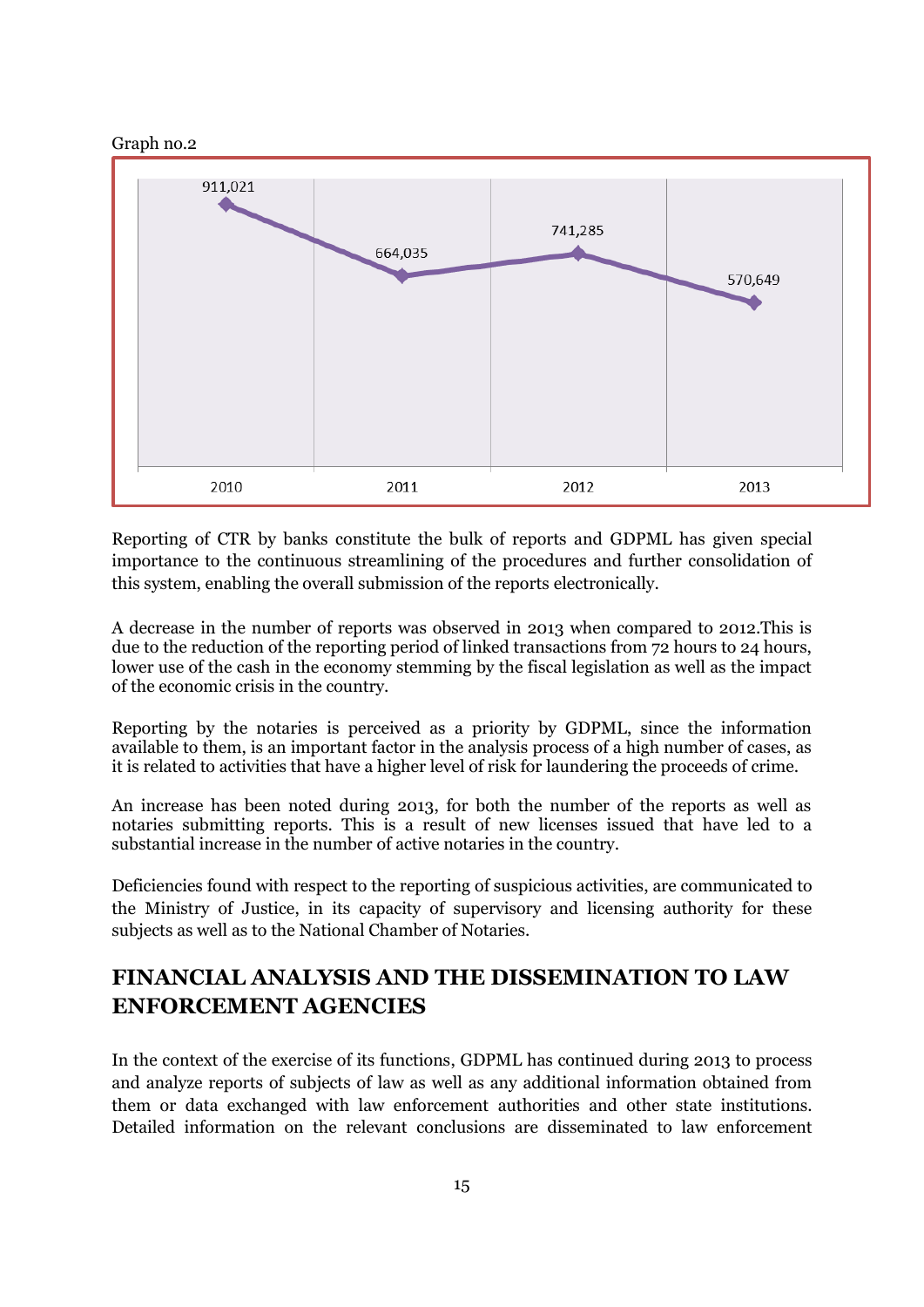agencies and table no.8, represents the statistical data on the number of cases disseminated to submitted ASP and Prosecutor's Office for the period 2009 - 2013.

Table no.8.

| Year                        | 2009 | 2010 | 2011 | 2012 | 2013 |
|-----------------------------|------|------|------|------|------|
| Disseminated to Police      | 135  | 137  | 160  | 171  | 248  |
| Disseminated to Prosecution | 59   | 64   | 51   | 34   | 35   |
| <b>TOTAL</b>                | 194  | 201  | 211  | 205  | 283  |

Table no.9, represents the sources of information for the cases disseminated during 2013.

Table no.9.

| Source                           | <b>ASP</b>     | Prosecution | Total | %       |
|----------------------------------|----------------|-------------|-------|---------|
| SAR (2013 or previous years)     | 195            | 19          | 214   | 75.6%   |
| Initiated by GDPML               | 34             | 5           | 39    | 13.8%   |
| Threshold reports banks/notaries |                |             |       |         |
| Open sources                     | $\overline{2}$ |             | 3     | $1.1\%$ |
| Inquiries/Notification from      | 10             |             | 11    | 3.8%    |
| ASP/Prosecution                  |                |             |       |         |
| Partner FIUs                     | 5              |             | q     | $3.2\%$ |
| <b>Notifications</b>             | $\overline{2}$ | 5           | 7     | 2.5%    |
|                                  |                |             |       |         |
| Total                            | 248            | 35          | 283   | $100\%$ |

Despite its administrative model, GDPML based on open or confidential sources, has managed to establish connection with the predicate offence for 87 cases disseminated. Table no.10 represents the categorized data.

Table no.10.

| Predicate offence                           | <b>ASP</b>   | Prosecution    | Total          |
|---------------------------------------------|--------------|----------------|----------------|
| Criminal investigation for money laundering | $\mathbf{2}$ |                | $\overline{2}$ |
| Suspicions for financing of terrorism       |              |                |                |
| Trafficking of narcotics                    | 8            | 10             | 18             |
| Trafficking of human beings                 | 3            |                |                |
| High level tax evasion                      | 25           | 3              | 28             |
| Corruption                                  | 5            | $\overline{2}$ |                |
| Fraud                                       | 9            | 3              | 12             |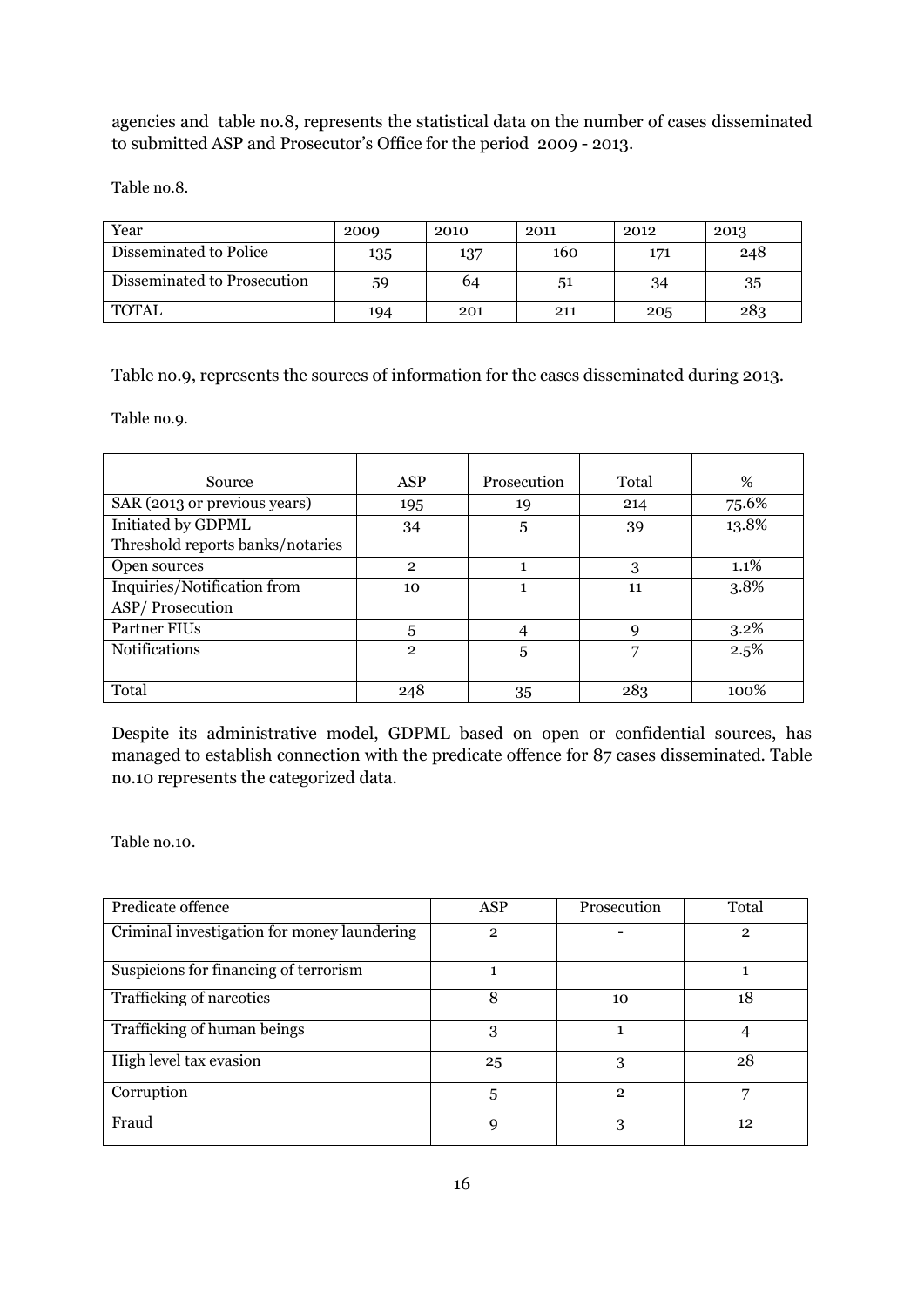| Forgery                                     | 4            |          | 5              |
|---------------------------------------------|--------------|----------|----------------|
| Robbery/theft                               |              |          | $\overline{2}$ |
| Establishment of criminal organizations     |              |          |                |
| Smuggling, production and sale of hazardous |              |          |                |
| materials                                   |              |          |                |
| Unlicensed exchange operations              |              |          |                |
| Trafficking of motor vehicles               | $\mathbf{2}$ |          | 2              |
| Criminal precedents                         | $\mathbf{2}$ |          | 3              |
| Undefined                                   | 184          | $12^{1}$ | 196            |
| Total                                       | 248          | 35       | 283            |

The most predominant suspicions for 2013 consist of:

- The criminal offense of significant tax evasion for 25 cases disseminated to the police and 3 cases disseminated to the Prosecutor,
- When the dominant offense was, that during this year takes a relatively important second place with eight cases disseminated to the Police and 10 cases disseminated to prosecutors.

During this year, a growing attention was also paid to other criminal acts in the area of fraud, corruption and forgery of documents.

Categorization of predicate offences will continue to be deemed as particularly important due to the very role this process has in the strategic analysis of information, trends identification, typologies and ML/FT risk assessment nationwide.

Table no. 11 represents the data for disseminations to prosecutors' offices for the period 2009-2013.

Table no.11

1

| Prosecution/years                     | 2009 | 2010         | 2011 | 2012 | 2013           | Total |
|---------------------------------------|------|--------------|------|------|----------------|-------|
|                                       |      |              |      |      |                |       |
| JIU Tiranë                            | 39   | 35           | 14   | 17   | 3              | 108   |
| JIU Tiranë and General Prosecution    |      |              |      |      | 1              |       |
| JIU Tiranë and ASP                    |      |              |      |      | 15             | 15    |
| JIU Tiranë and Prosecution of Serious |      |              |      |      | 1              |       |
| Crimes                                |      |              |      |      |                |       |
| JIU Vlorë                             |      | 6            | 11   | 5    | $\overline{2}$ | 24    |
| <b>JIU</b> Fier                       | 3    | 3            | 13   | 1    | 5              | 25    |
| JIU Durrës                            | 1    | 7            | 6    | 5    |                | 19    |
| JIU Korçë                             | 5    | $\mathbf{2}$ | 1    |      |                | 8     |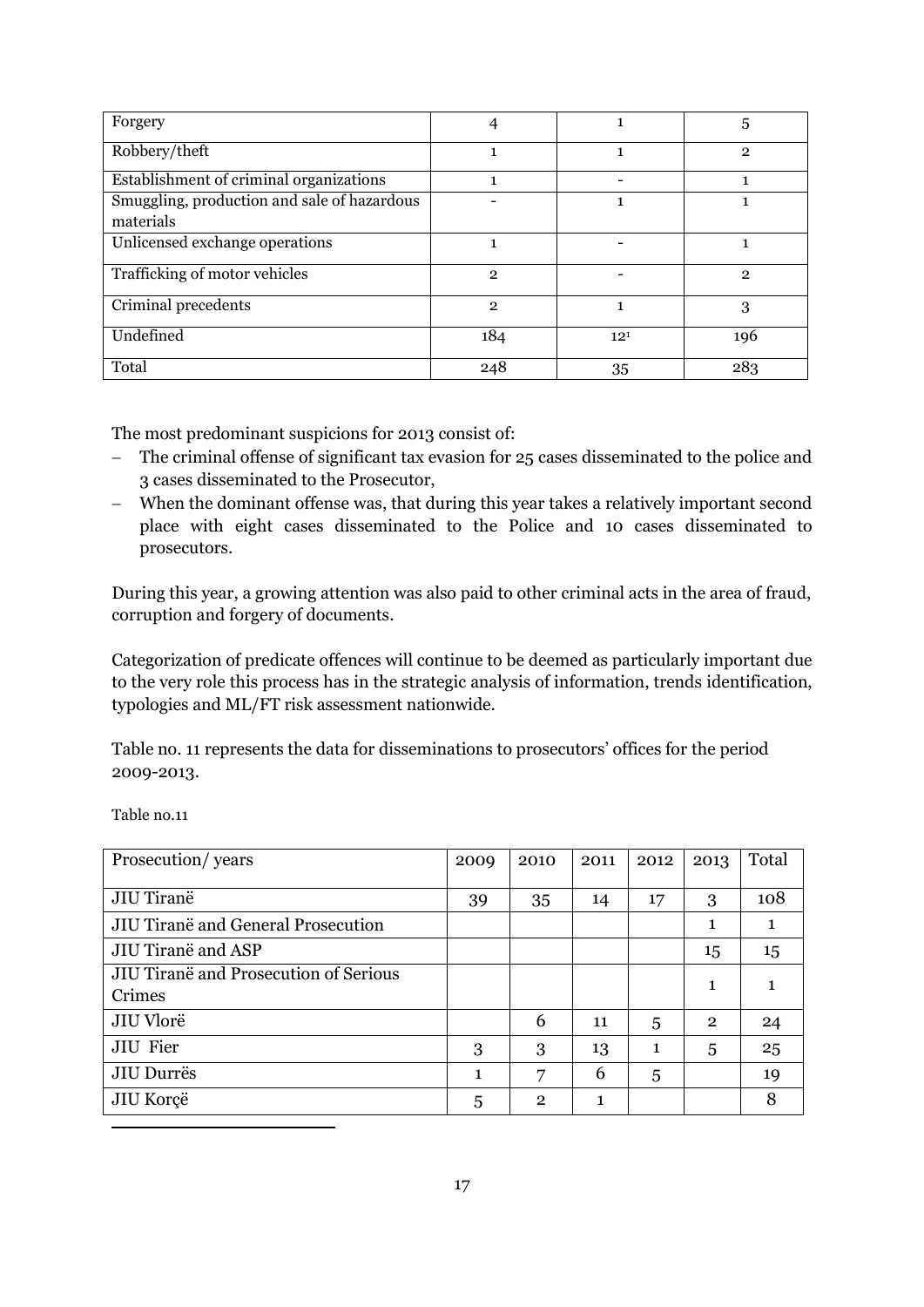| JIU Shkodër                          | 4              | 1           |                | 1  | 6  | 12 <sup>2</sup> |
|--------------------------------------|----------------|-------------|----------------|----|----|-----------------|
| <b>Prosecution of Serious Crimes</b> |                | 7           | 1              |    |    | 8               |
| <b>General Prosecution</b>           | $\overline{2}$ | $\mathbf 1$ | 1              |    |    | 4               |
| JIU Gjirokastër                      | 1              | 1           | $\overline{2}$ |    |    |                 |
| <b>Prosecution Office Elbasan</b>    |                |             | 1              | 3  |    |                 |
| Prosecution Office Lushnie           |                | 1           | 1              |    |    | $\mathbf{2}$    |
| Prosecution Office Lezhë             | $\mathbf{2}$   |             |                |    | 1  | 3               |
| <b>Prosecution Office Berat</b>      | $\overline{2}$ |             |                |    |    | $\mathbf{2}$    |
| <b>Prosecution Office Pogradec</b>   |                |             |                | 1  |    | 1               |
| Prosecution Office Kurbin            |                |             |                |    | 1  | 1               |
| Prosecution Office Sarandë           |                |             |                | 1  |    | 1               |
| <b>TOTAL</b>                         | 59             | 64          | 51             | 34 | 35 | 243             |

In this regard, special attention is paid increasingly to the geographical distribution of cases based on the location where the suspected transactions have occurred, the place of origin, followed in some cases by the residence of citizens or the respective business location used for conducting suspicious activity.

Therefore, there have been cases of dissemination to two institutions simultaneously such as JIU and ASP or even to General Prosecutor's Office.

As it can be noted from the relevant statistics there is a widespread distribution in the regional Joint Investigation Units.

### <span id="page-17-0"></span>**TEMPORARY FREEZING**

During the period January-December of 2013, 15 freezing orders were issued with regard to funds and bank accounts suspected as being associated with illegal activities. The amount seized is 29,890,522.8 ALL, which constitutes 24.2% of the total amount frozen of approximately 123,433,898 ALL. The detailed data of temporary freezing are presented in table no.12:

| Table no.12.              |              |
|---------------------------|--------------|
| Period                    | Year 2013    |
| Number of Freezing orders | 15           |
| Frozen in EURO            | 579 756      |
| Frozen in USD             | 33 967       |
| Frozen in LEK             | 38871358.8   |
| Seized                    | 202 486 EUR  |
|                           | 27 382.8 LEK |
|                           | 15 151 USD   |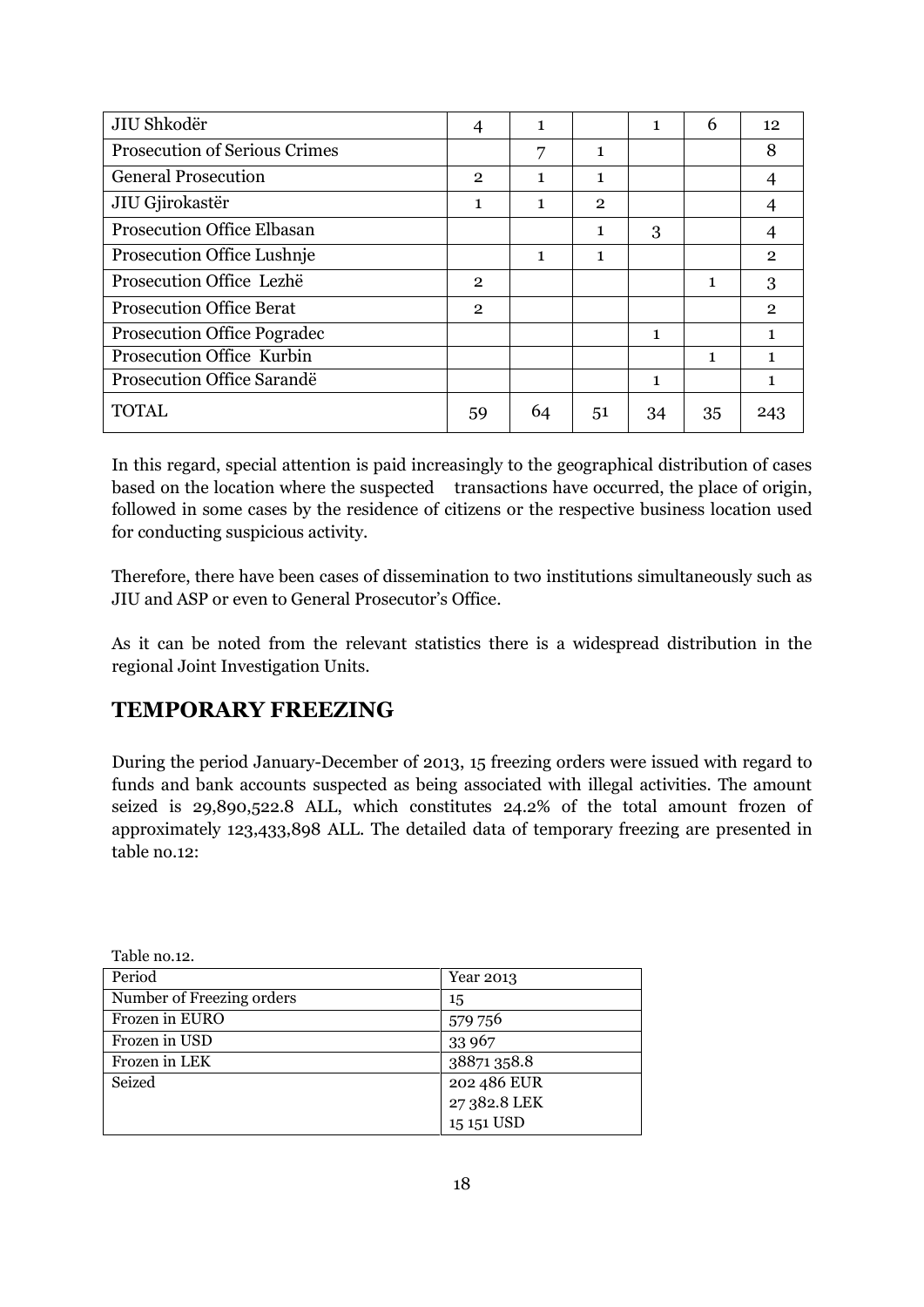## <span id="page-18-0"></span>**STRATEGIC ANALYSIS SECTION**

The Sector of Strategic Analysis and International Relations began operating in July 2013 and its activity is focused on the analysis of money laundering in the real estate sector, precious metals and stones and in the use of cash in the economy.

This sector has, at the same time, played an important role in the preparation of reports that GDPML presents under the monitoring that our country undergo by the MONEYVAL Committee of the Council of Europe, the Egmont Group and the FATF working groups; implementation of the obligations arising from the National Plan for the Implementation of the Stabilization and Association Agreement; national r ML/FT risk assessment; effective exchange of information with partner FIUs; translation into the Albanian language of FATF best practices, etc.

## <span id="page-18-1"></span>**TYPOLOGIES**

#### **Case 1**

#### **Suspicion on corruption generated proceeds**

GDPML has obtained information about a citizen 'D' who had transferred a substantial sum from his account in Albania, into an account held abroad. The declared source of funds was a loan received from a domestic company in our country (company 'M').

Pursuant to the unusual nature of these transactions, a further analysis was carried out revealing the following:

- There was an incoming transfer into his individual account, recorded in 2012 having as an originator company 'M'. The amount of the transfer was 50 000 EUR bearing the description '2012 dividend'. Furthermore an incoming transfer, in the amount of 250 000 EUR, was recorded in 2013 bearing the description 'fund transfer to owner's account.
- Incoming transfer, into his individual bank account in 2013 in the amount of 100 000 EUR, with no description. The originator in this case was person 'S'.

A number of checks were performed with regard to company 'M', revealing that it was owned by of citizen 'D' while citizen 'S' was appointed in 2012, the administrator of this company. Verifications in GDPML's database showed that:

- Citizen 'D' had signed a loan contract with the citizen 'S', borrowing the amount of 500 000 EUR, for 12 years. Loan repayments were to be made through the profits generated by company 'M'.
- The financial investigation showed that an additional 300 000 EUR was transferred to his personal account abroad. This transfer has as an originator citizen 'S' in her capacity of the representative of company 'M'.

GDPML carried out further verifications with regard to citizens and companies involved in those transactions, whereby it did find out that: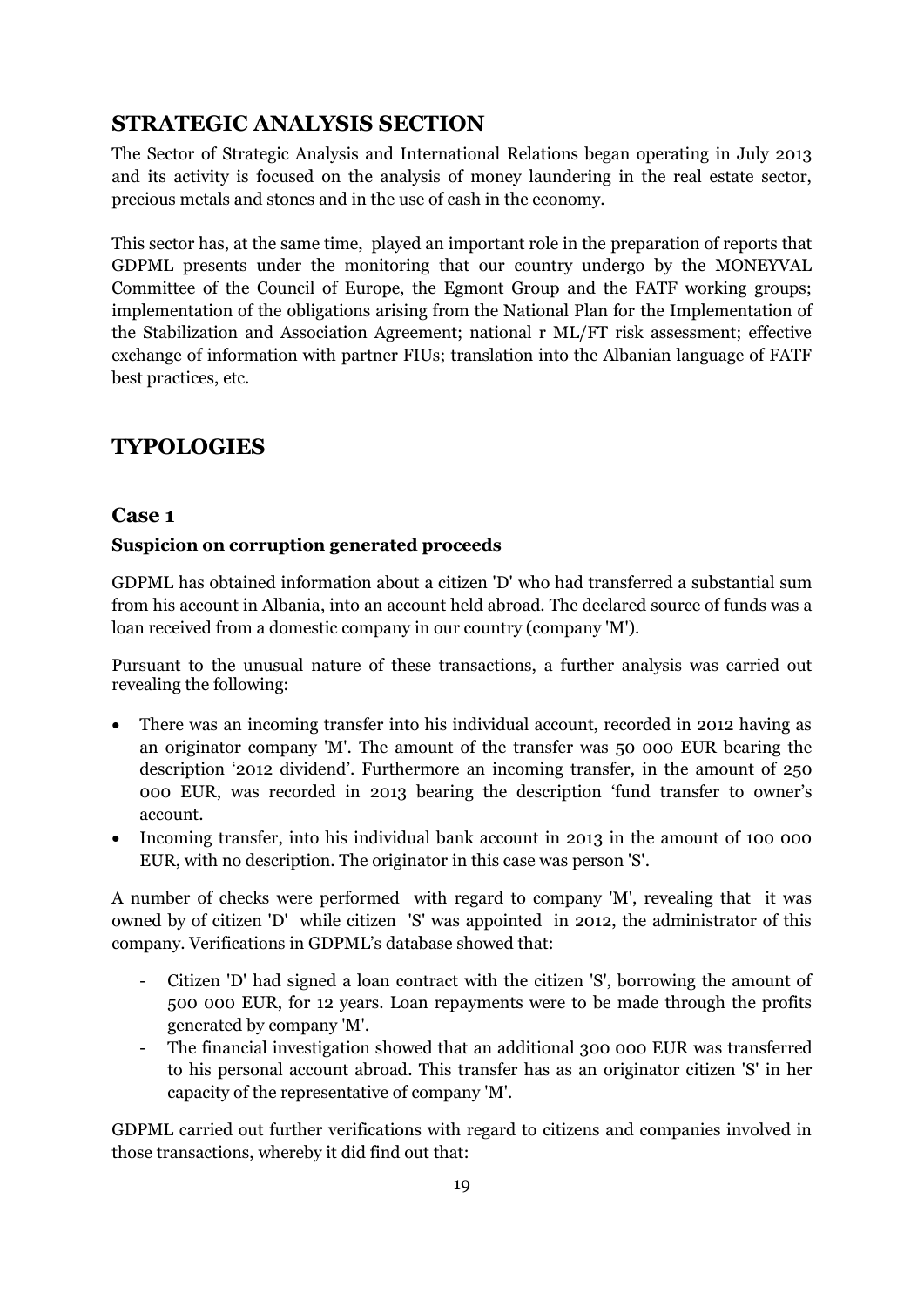- 1. Citizen 'S' did neither possess these considerable amounts, nor had any other source of comparable income.
- 2. Company 'M' was originally established by the spouses of citizens 'D' and 'S', and later on full ownership was transferred to citizen 'D'. Citizen S and his son had acted as administrators of the company. Data from the Directorate General of Taxation regarding company 'M' showed that

profits generated since its creation, in total were approximately 60 000 EUR and were not commensurate with the aforementioned transfers;

3. Citizen 'D' had been employed since 2006, in managerial positions at three different institutions and then had resigned in order to move abroad.

In conclusion, suspicions did arise from the description of repayment from the profits generated by the company 'M', where the borrower owns 100% of the shares. Therefore the source of funds cannot be established, through unearned profits. GDPML has disseminated the case to law enforcement bodies, for further investigation.

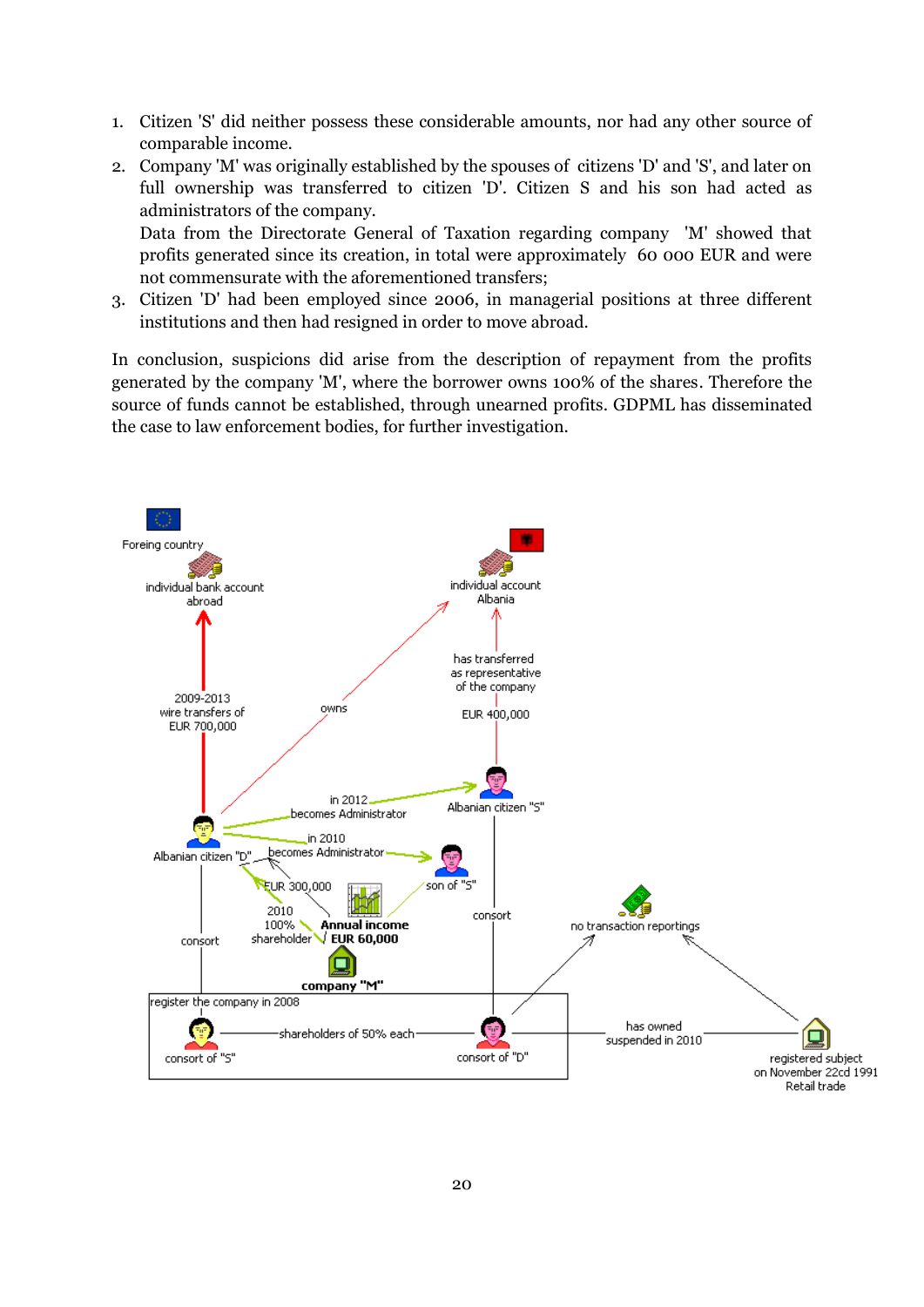#### **Case 2**

#### **Proceeds generated through tax evasion**

GDPML was informed by the reporting subjects that the commercial entity X (having as an administrator and partner the citizen A) conducted large and complex transactions and the relevant documents submitted were rather unusual and failed to justify the source of wealth.

In addition to the already available information in its own databases, GDPML did request information from the reporting subjects. The analysis of this information indicated that:

- Citizen A had established in May 2009 company X and had sold it in September 2012 to Citizen B.
- In April 2011, citizen A registered another company Y, having the same scope of activity, with the first company X;
- Citizen A carried out financial transactions, as an authorized person on behalf of another company Z, in additional to companies X and Y;
- In the exercise of its activity the company X, according to the submitted invoices purchased significant amounts of goods from companies Y, Z and Ω that were sold thereafter to companies D, E, F, etc.
- The analysis of the performed bank transactions showed that:
	- Citizen A (administrator of the companies X and Y) performed some significant cash deposits in the accounts of the company X, that were transferred in favor of companies Y, Z and Ω, in order to settle purchases made. These amounts were subsequently withdrawn on the same day by citizen A from corporate accounts of Y and Z in subsequent manner.
	- Companies D, E, F performed transfers in favor of company X or Y, and funds were subsequently withdrawn in cash by citizen A and the very same day were deposited in the accounts of companies D, E, F, etc.
- As to companies X, Y and Z, the authorities had exercised control with respect to their business activities, whereby it was found that these companies had false addresses, no employees and did not carry out any real trading activity.

Based on the findings of the financial analysis and suspicions on the exercise of fictitious activity GDPML disseminated the complete information for further investigation to the law enforcement agencies.

#### **Indicators:**

- *Abnormal financial transactions;*
- *Fictitious activity;*
- *Purchases through fictitious invoices avoiding legal obligations;*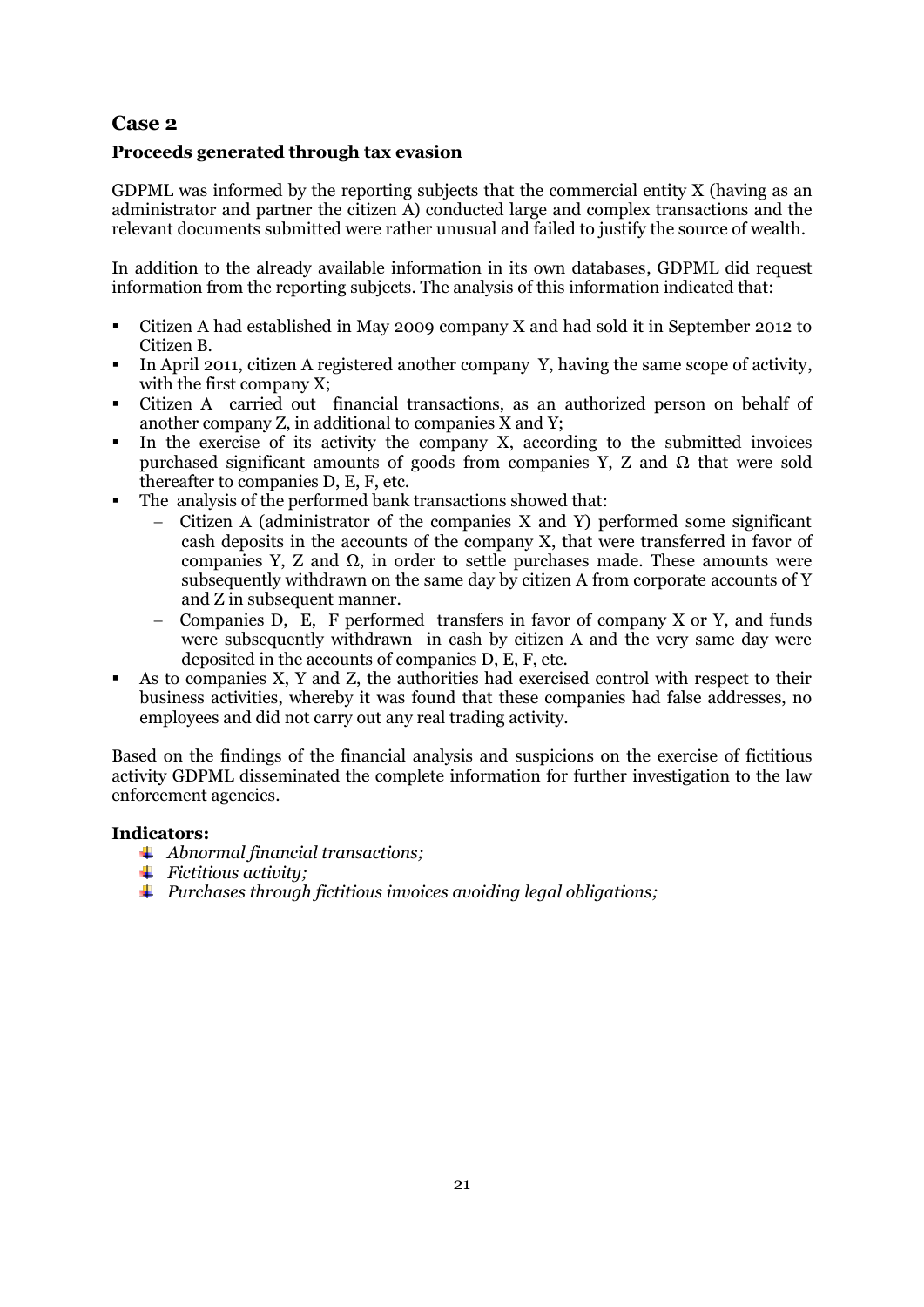

#### **Case 3**

#### **Large and complex transactions incompatible with the economic background**

The Albanian citizen A, (having also the citizenship of another European country) had declared in various exits from the territory of Albania the aggregate amount of 250 000 USD. The declared purpose for such disclosures was 'vehicle purchase' and 'business';

The aforementioned citizen, starting from 2010, had performed quite significant transactions in the banking system in our country, mainly in considerable amounts in cash, whereby the source of income declared was interchangeably 'savings', 'migration', 'borrowing' and 'business'.

Considering the numerous declarations at border crossings, very high turnover further verifications were conducted for the case, where it resulted that:

Citizen A is involved in a number of businesses in our country:

Has registered in 2008 the company 'β' Ltd, involved in the: 'Acquisition, development, sale and leasing of real property'.

This company is a partner with 50% in the company '£' ltd registered in 2009, having the same scope of activity. The other shareholder of the company '£', is company ' $\Omega$ ' having as a representative a foreign citizen. Society 'Ω' has a sole shareholder the company '®', which is registered in the European country, whose citizenship citizen A holds.

Open source search, revealed that this citizen, besides the business activity in our country is also involved in two companies in the aforementioned European country.

In 2013, citizen A on exiting the territory of the Republic of Albania declared the amount of 500 000 USD, for purposes of 'house purchase' abroad.

Further verifications showed that this citizen had earlier taken a loan in that amount, in one of the commercial banks operating in our country that was fully paid a few days later.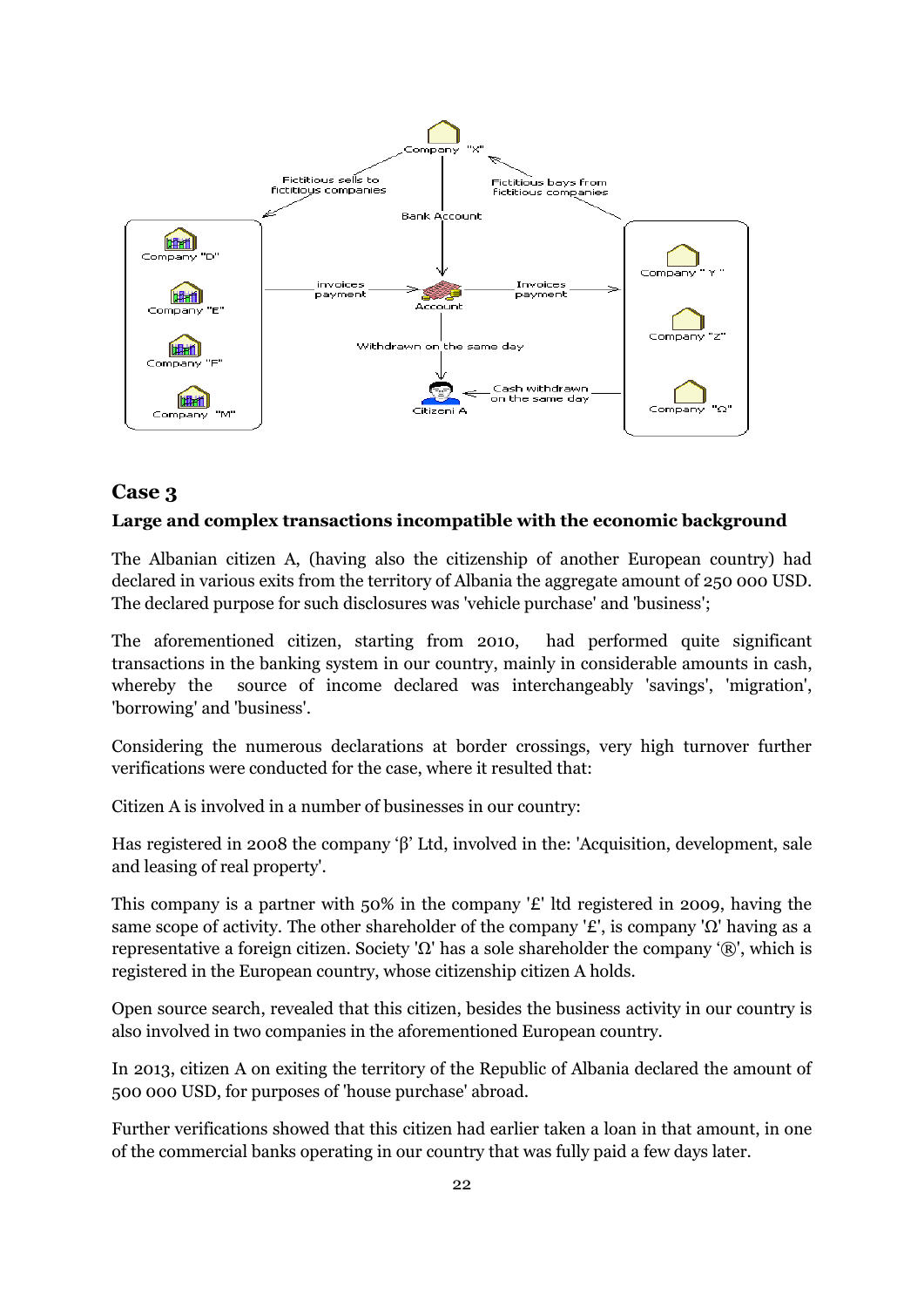Based on the analyses above, transportation of significant amounts outside the border, the questionable use of credit facility, frequent use of cash, etc., the information was disseminated to law enforcement authorities.



## <span id="page-22-0"></span>**INTER-INSTITUTIONAL AND INTERNATIONAL COOPERATION**

#### <span id="page-22-1"></span>**INTER-INSTITUTIONAL COOPERATION**

#### **Cooperation with the state Police and Prosecution**

One of GDPML's main areas of work is inter-institutional cooperation, without which there can be no successful fight against money laundering and terrorist financing.

The main actors involved in this collaboration are the State Police and the Prosecution, who are also recipients of GDPML's disseminations. We have continuously participated in training with representatives of the State Police and Prosecution, meetings have been organized and communication on specific issues has been ongoing in particular with the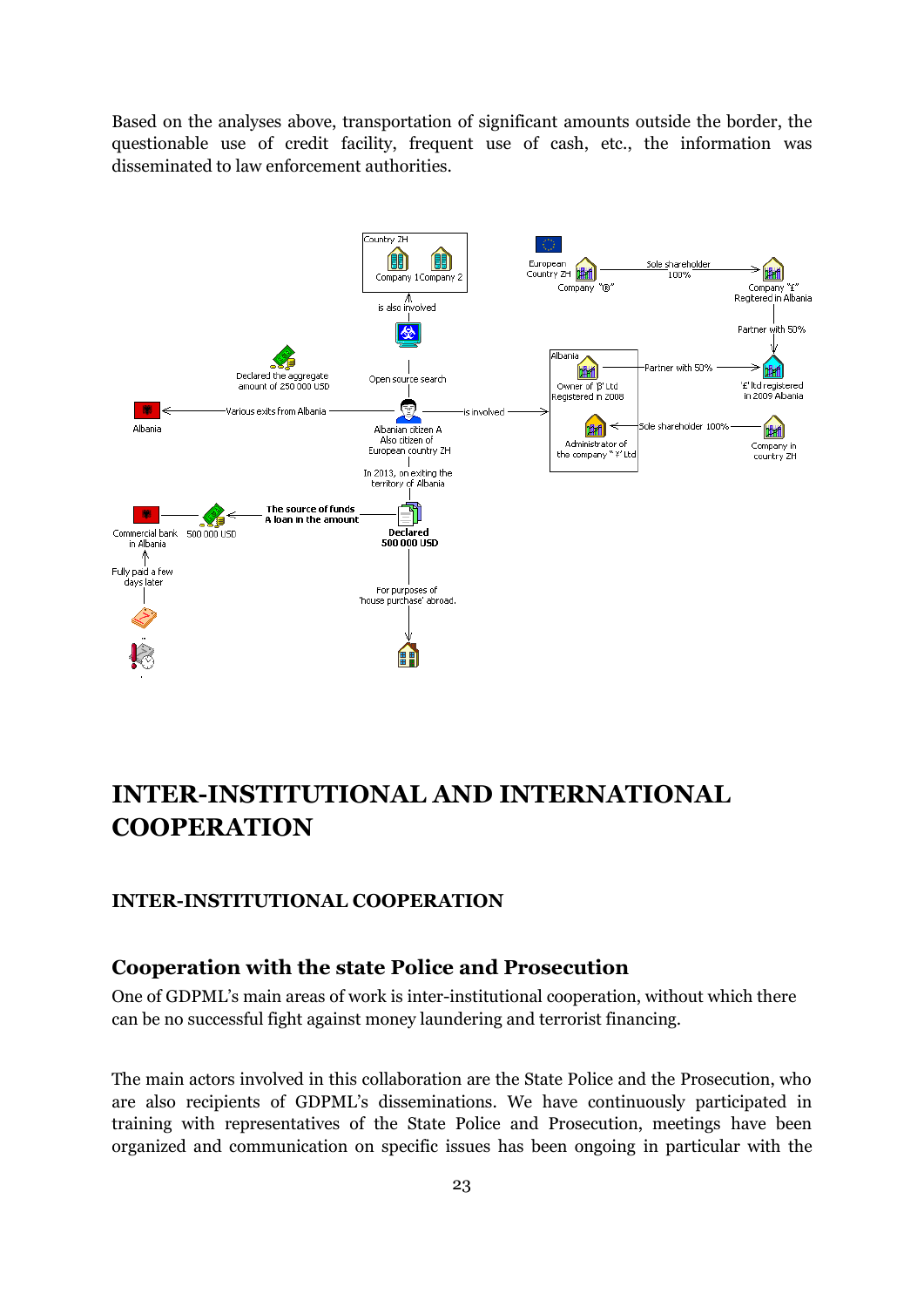State Police. By applying a proactive approach concerning cases under consideration there has been an increasing attention in cooperation with the State Police and the Prosecutor's Office in the framework of preventing alienation of property held by suspect persons.



Inter-institutional cooperation with General Prosecution.

As noted from the statistical data, the number of money laundering cases disseminated by GDPML has grown while in terms of their progress at the State Police or Prosecutor's Office, a consolidated system for tracking them is still lacking, although it should be mentioned that an agreement to this end has been signed. Regardless of the fragmented and the unconsolidated data, the number of money laundering cases brought to trial remains low. This conclusion is also expressed in Albania's progress report for 2013, publicized by the EU Commission.

Based on the data that we had available and those obtained through constant requests concerning case progress, we have steadily and institutionally have expressed our position on the gaps identified in the handling of suspected cases of money laundering, either by State Police or Prosecution.

During 2013 GDPML has continued to offer an important contribution and provide responses for the requests for information from the competent authorities (Police/Prosecution) and the relevant detailed information are represented in table nr.12.

|                    | Requests | Persons / Companies |
|--------------------|----------|---------------------|
| <b>PROSECUTION</b> | 192      | 1162                |
| <b>POLICE</b>      | 79       | 726                 |
|                    | 271      | 1888                |

Table no.12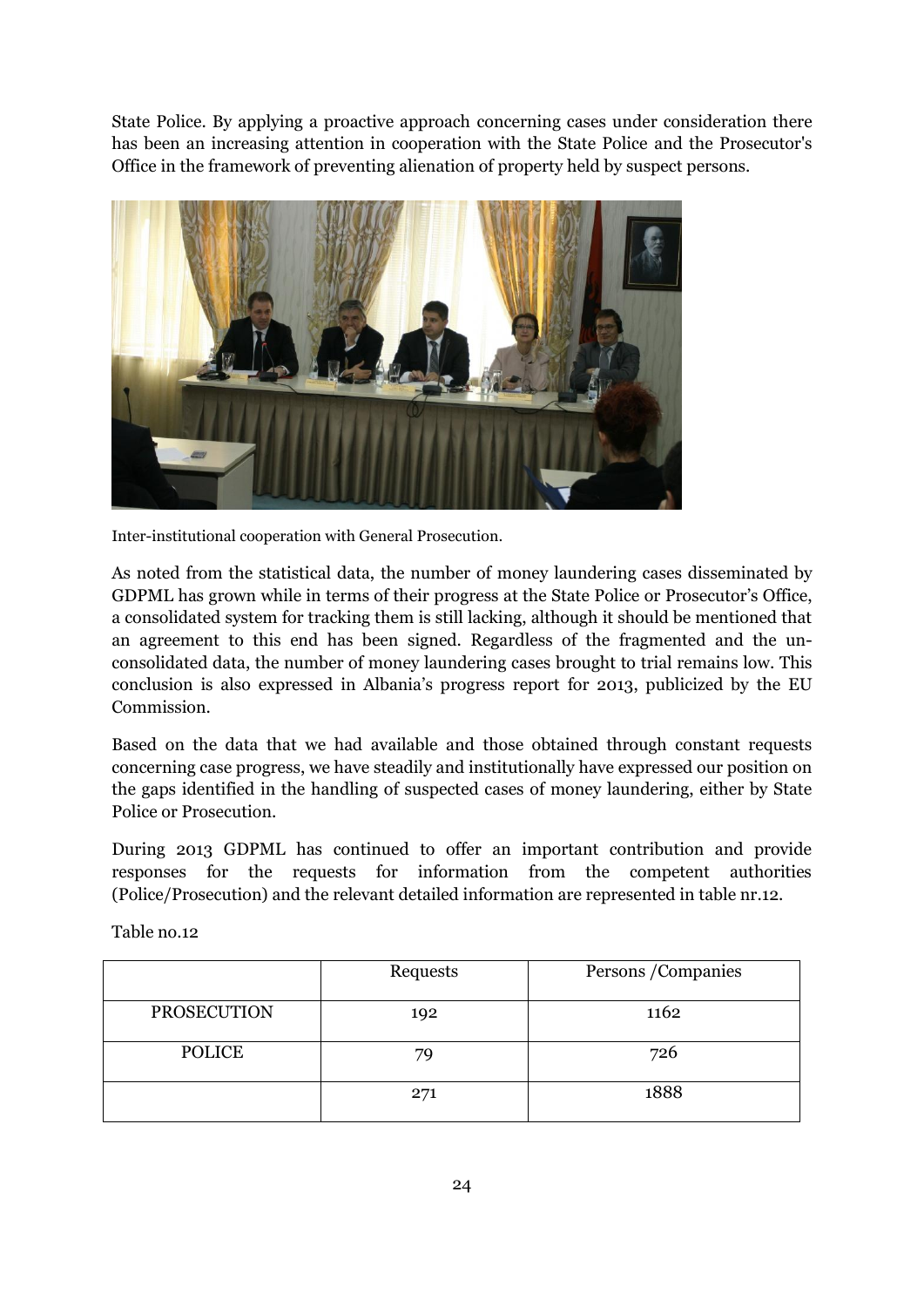## <span id="page-24-0"></span>**INTERNATIONAL COOPERATION**

#### **Cooperation in the framework of the EGMONT Group**

GDPML's directors have participated in the Egmont Group plenary meeting held in July in South Africa, in which a typology related to the area of money laundering presented, in the context of competition that this group develops annually.

### **Cooperation with the Moneyval committee of the CoE.**

GDPML's experts have participated during 2013, regularly in plenary meetings of MONEYVAL Committee of the Council of Europe, held in the months of March, September and December, contributing thereby towards increasing compliance procedures for the shortcomings identified for a number of FATF recommendations (R.5, R.6, and RS RS.II VIII).

These meetings have an important role, due to their impact in getting acquainted with practical experience of member states and engagement in concrete projects of this committee concerning the study of AML/CFT trends and typologies.

GDPML's representatives have also participated in the FATF's working group meetings, in the framework of our country's monitoring by this body and presented timely information or data, requested to this end.

### **Exchange of information with FIUs**

International cooperation with partner FIUs is an important component of the GDPML's work and detailed statistical data are presented in the following table no.13.

Table no.13.

|           | Requests      |                                | Responses           |                                          |
|-----------|---------------|--------------------------------|---------------------|------------------------------------------|
|           | Sent by GDPML | Received<br>by<br>partner FIUs | Sent<br>bv<br>GDPML | Received<br>partner<br>bv<br><b>FIUs</b> |
| Year 2013 | 35            | 56                             | 70                  | 28                                       |

In order to increase the effectiveness of responding to requests from partner FIUs, GDPML has aimed at completion of this process, within the timeframe specified in accordance with the principles of the EGMONT group, while individual cases are handled as high priority.

In the framework of international cooperation, GDPML has signed during this year a Memorandum for the exchange of information with Panamanian FIU.

## <span id="page-24-1"></span>**OBJECTIVES FOR THE YEAR 2014**

GDPML's work and achievements since its establishment onward have created the appropriate pre-conditions to successfully meet the legal function as the financial intelligence unit in Albania, as well as to implement strategic commitments undertaken by the Albanian government in terms of Euro-Atlantic integration of the country. In this context, the main objectives of for 2014 will be.